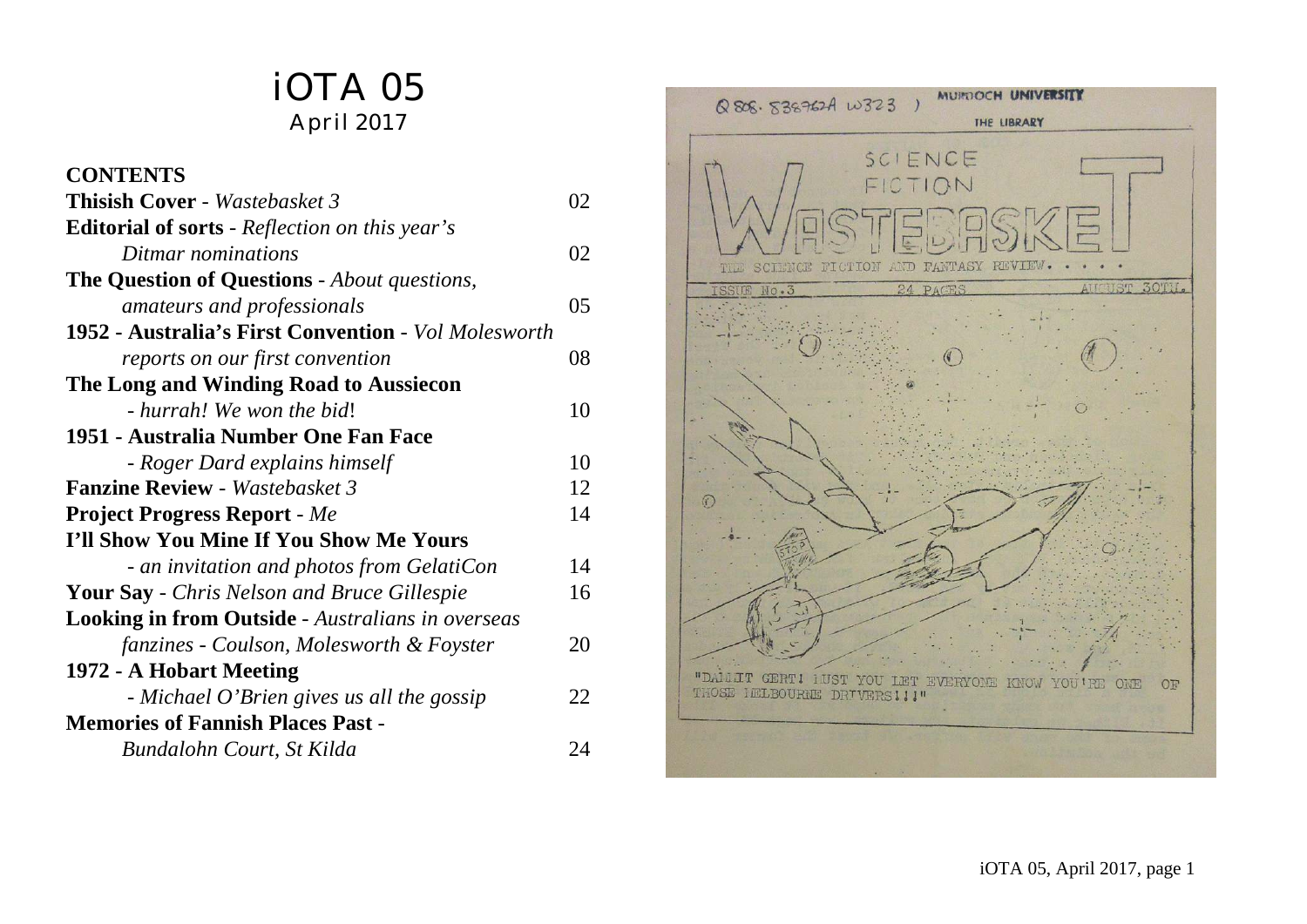*iOTA* is the little efanzine put together by Leigh Edmonds who can be contacted electronically, and in almost no other way, at [hhandc@hemsleypark.com.au.](mailto:hhandc@hemsleypark.com.au.)

This little efanzine is produced as a progress report on my current project to research and write a history of Australian fandom, focusing on the period between 1956 and 1975. *iOTA* is a research tool and document, containing some of the material and thoughts that will be used in writing the history. It is also a place where I publish bits and pieces of the writing and art of Australia's fannish past to help introduce you to the rich vein of material that previous generations of Australian fans have left us. If you want more details about this history project you'll find them in the first issue of *iOTA*.

*iOTA* is more or less available for 'the usual' but two things bring its editor the greatest fannish pleasure. One is great gobs of egoboo and the other is a contributions to the discourse of understanding and writing a history of Australian fandom such as commentary on items published in previous issues of *iOTA*, suggestions of further sources for research or individual contributions on the general topic of this efanzine. If all else fails, issues of iOTA are put up on *efanzine.com* fairly soon after I've completed them.

There have been shorter colophons in the history of fandom.

#### Thisish's Cover

After our venture to Britain last issue we are back in Australia for this one, towards the end of 1953 and an early product of the AFPA Roneo 500. To look at, this cover is nothing special with the primitivism of its artwork, but look again at what has been achieved with a simple wax stencil and a stylus. Apart

from one blemish, the artist has managed to scrape away the wax without damaging the thin and fragile backing - which is a real achievement I can tell you, as one who has tried and failed miserably at this seemingly simple task. Mel Pettingill is credited with this achievement and he deserves a round of applause. The rest of the layout is pretty nifty too, despite all being drawn straight onto stencil. It shows that the editor of this fnz was beginning the master the art of fanzine production with the tools available to him in the early 1950s.

# Editorial - of sorts Reflections in this year's Ditmar nominations

I feel a bit more heartened. For the past few weeks my main mental effort has gone into putting the finishing touches to a book that will never be printed. It is the second volume of my planned three volume history of Australian civil aviation. This history of Australian fandom is being done between the second and third volumes. Although I finished the text of the aviation history back in last November (note that the first issue of *iOTA* was published in December) it has taken until now to get close to hitting the 'publish' button. This will be my second ebook, the first one was the first volume of the civil aviation history. I don't miss all the problems that go with publishing a paper book but I do mind not having something to put on the shelf alongside the paper books that I've written.

The reason I'm feeling heartened is because I decided to have a look at the Ditmar nomination list for this year. No, I don't intend to actually read the stuff on the list, my last attempt to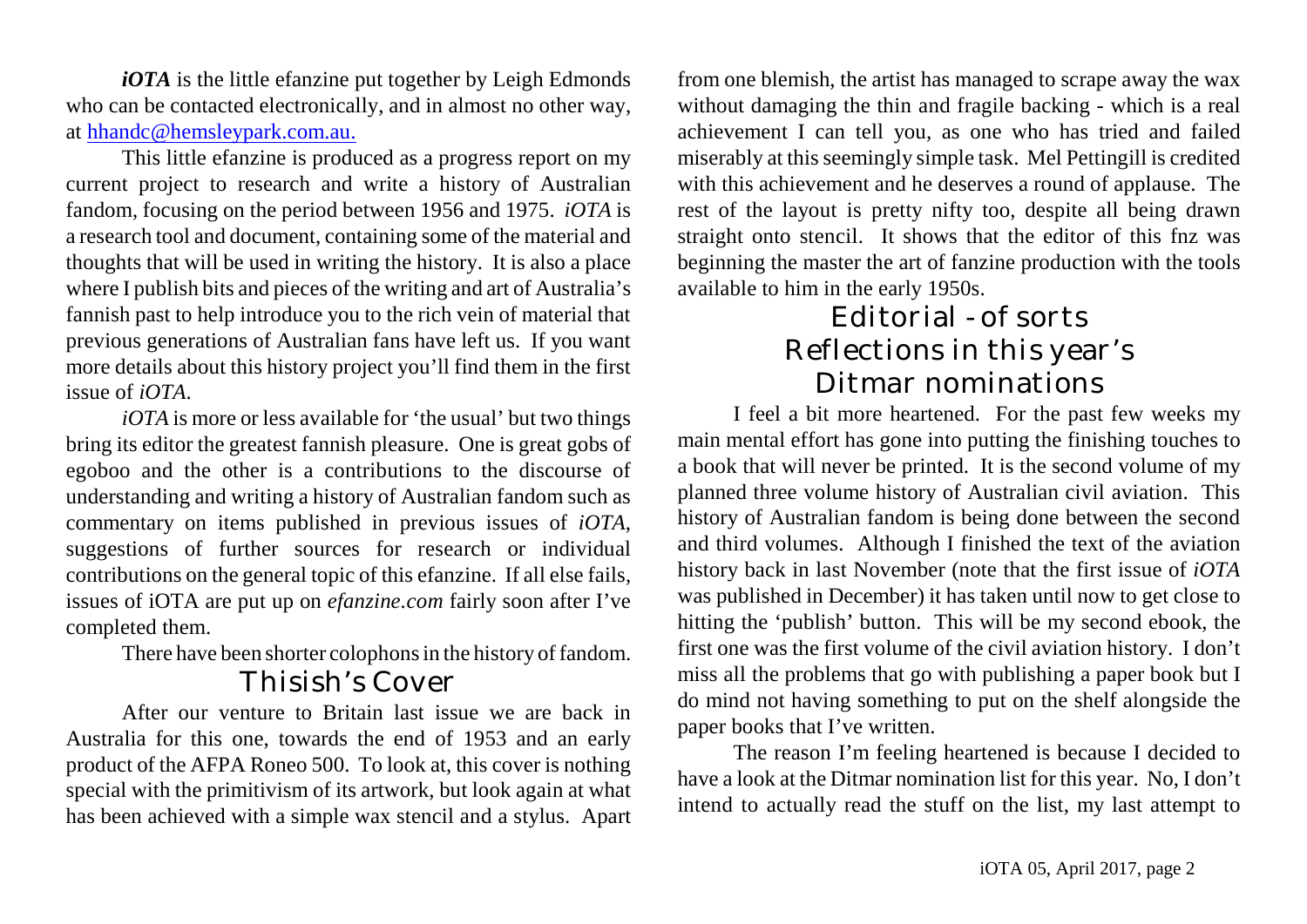catch up with what's new in stf was thoroughly underwhelming (which might explain why I'm currently re-reading *Second Stage Lensman*). What I found interesting was the way in which the stf community in Australia has thoroughly gone over to the electronic medium in the past decade or so (since I last looked, anyhow). There is some stf that you can still get in hard copy, and this seems to be mainly the fiction itself. The fiction is now mainly available in electronic form but it is still word based; made clear from the way in which the first three categories this year are based on word length (Novel, Novella, Novelette and Short Story) and the 'Collected Work' category is also based on words, not length but how they are selected.

The category I found most interesting was, as you might expect, 'Best Fan Publication in Any Medium'. My first observation isthat, judging by the nominations, the paper fanzine, or even an electronic facsimile of it like *iOTA*, is no longer popular. What we have in this years nominations are some podcasts, some blogs and a set of some short transcribed interviews. That's what interests fans these days, apparently.

I found this crop of nominations surprising but, when I pause to think about it, entirely logical. Fans have adopted the latest technologies available to them for their purposes and podcasts and blogs are among the most recent. What separates these from something like facebook or twitter is that they are still the work of a person or a collective with the aim of expressing ideas and attitudes towards stf and the stf community in a coherent whole, rather than more general and atomised mumbling. Good for them, and if and when new technologies emerge I expect that stf enthusiasts will find and use them in the same way that fans

have been using the latest technologies available to them since the 1920s and 1930s.

The podcasts are interesting because they remind me of the experiments that fans made in the 1950s and 1960s into tape recording. The technique of talking through a microphone into a recording device hasn't changed between then and now, and I don't know that the material talked about has changed much either. The change has come in the means of reproducing what was recorded. In the good ol' analog days the result of a recording session was a reel of tape, a couple of reels if you had a couple of tape recorders and the time and money necessary to make copies. This limited the distribution of those recording sessions to only a few friends, with the result that sound recording could not compete with the ease of running off several dozen or hundred copies of a fanzine on a duplicator. Hence the survival of the fanzine beyond that sound recording technology.

A similar comparison might be drawn between the blog and the letter or the perzine. A blog is, generally speaking, one person typing words on a keyboard, usually their personal thoughts and reflections on what they have read and experienced. A blog is more like a letter because it can be as long or as short as the writer needs to express what they want to say, and it can be produced as often as the writer has something to say. It has the personal feel of a perzine but none of the limitations of that kind of fanzine in terms of having to produce paper copies.

I am led to wonder if the inability to make many copies of tapes or letters created a different expectation about the perceived audience which created, in the mind of the producer, the need for a different kind of content. For a tape or a letter the producer had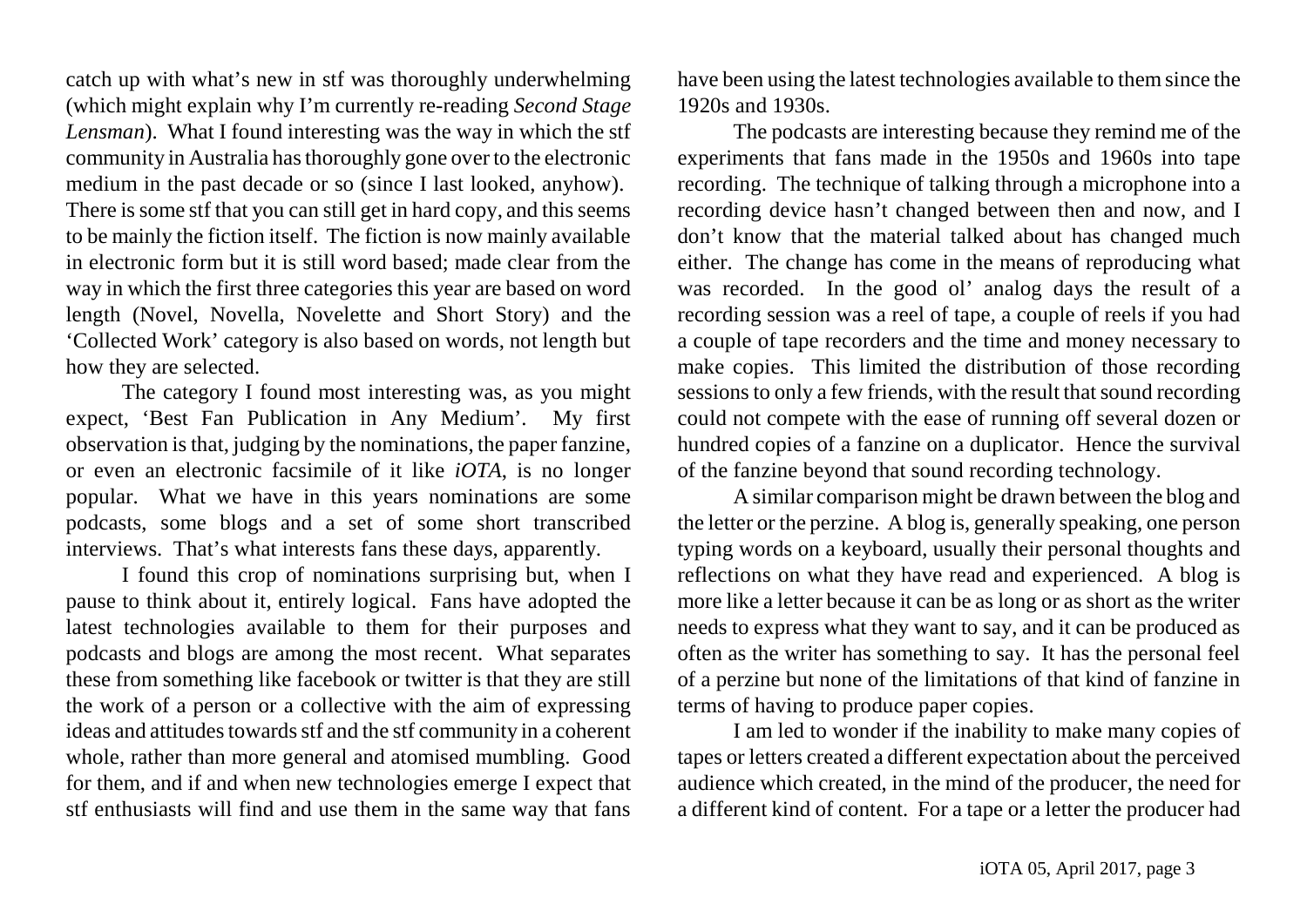to think be aware of their very limited audience, usually one already known to the producer, resulting in a more personally focused production. These new modes of distribution mean that anyone connected to the www can now listen to or read that output, so the producer has to think in terms of a much more general and anonymous audience, resulting in a different focus to the production. This would make podcasts and blogs more akin to the old genzine than anything else.

To me the blog is preferable to the podcast because it takes the duration of a podcast to gain all the information available in that production but I can scan a blog much more quickly to find the information and enjoyment in it that works for me. The other thing I prefer about the blog is that there is always a certain amount of artifice in writing which is not possible in a podcast. When I listen to *The Coode Street Podcast* and hear Jonathan Strahan talking there is no mistaking that voice and personality. It comes across vividly because that is the Jonathan in-the-flesh personality, undrafted and unedited. On the other hand, when I read *Earl Grey Editing Service* the Elizabeth Fitzgerald I find there is a construction mediated through her fingers on the keyboard. She can make it up and make her life, work and thoughts more interesting and vivid than they could be if she just spoke them. I always thought that one of the great pleasures of good fan writing was the writer's ability to construct a persona in a fanzine that was an extension of their real selves, a sort of essence of personality that was not the mundane reality of that person. (To some extent, the letter from Vol Molesworth, written from his hospital bed in 1940 and found later in this issue, was an attempt to do this.) Then again, talking into a microphone and

writing on a keyboard are both forms of performance. Maybe I need to think about this some more.

The simple point I want to make about the 'Best Fan Publication in Any Medium' category is that the people nominated in it are not doing anything different from what earlier fans did, just that the technology at their disposal is different. A tape and a letter could only be reproduced with difficulty and at great expense in time and money. These days reproducing those forms of expression is simplicity itself and available to just about anyone with a computer with decent software and some skill in using it. (I have the software on this computer that I could use to make a podcast - and I might use it to publish some interviews later on.). The same with a blog. In both cases, hit the button and it is published.

The other thing that is also instant and easy is feedback. Hit the 'reply' or 'respond' button and type in a few words, and it is done. Of course, computer graphics and web design also help to make the nominations for this year look pretty good on the screen, but I am not sure that looking good is as rewarding as substantial content, to me at least.

(This leads me into a paragraph on an idea that I have recently been mulling over more generally. About energy investment in a fan publication. If you look at *Wastebasket*, which was produced in 1953 using the available technology of the time, you see words on a page which might not seem much different from the words you read on your computer screen today. The difference lies in the reproductive techniques that the editor had to learn to get those words onto the page. First the skills of cutting stencils, which are considerable, as shown by the editor's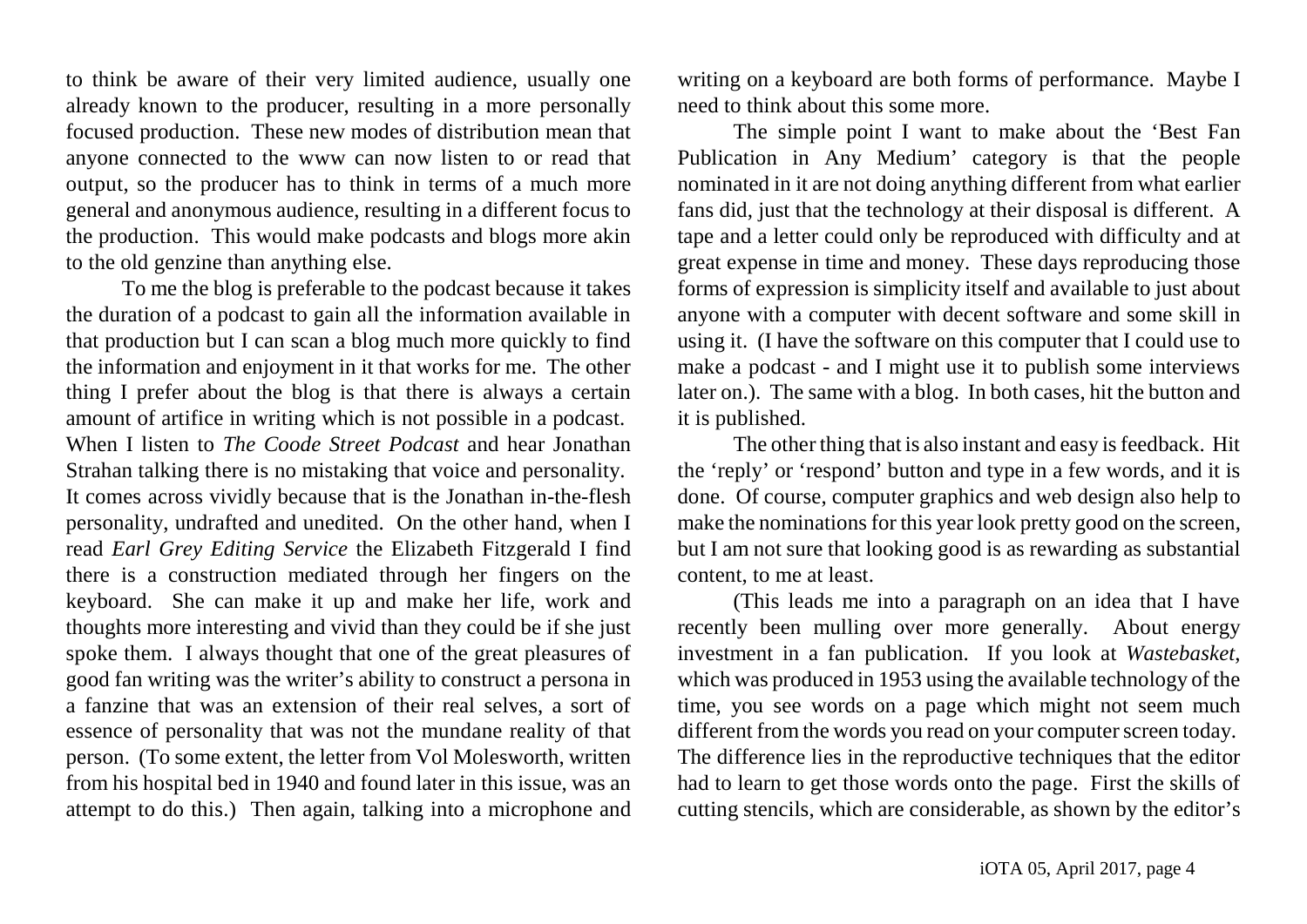improvement demonstrated in *Wastbasket* over his earlier *Perhaps.* Then there is the process of printing, collating, and posting which do not exist in any of this year's nominations. The energy investment in producing an issue of *Wastebasket* wasmuch higher than that necessary to produce an episode of *The Coode Street Podcast* or a post on the *Earl Grey Editing Service.* I'm not quite sure what this means, but I'm working on it.)

Moving on to the rest of the nominations, a couple of observations.

It seems strange to me that, since a great deal of the fan publication nominated this year is not strictly 'written', there is still a category called 'Best Fan Writer'. Since some of the most interesting work in the Fan Publication category is not written, perhaps a better category title should be found for future years.

Perhaps the most striking observation resulting from my quick scan of this year's nominations is that there seems to be almost nothing fannish in any of the fan categories. Everything seems to be about stf. I have no objection to this, but it leads me to wonder if the modes of communication available to fans in earlier generations created a different sense of community to the way in which currently used modes create a common sense of purpose and interest. Something more to think about.

And finally, the 'William Atheling Jnr Award for Criticism orReview'(Do people these days know who WilliamAtheling Jnr was? Perhaps renaming the award in honor of George Turner, who was Australian and also highly influential in his time, might be an idea.) This is not a category that has interested me in the past but what heartened me this time was that, although some of the nominations take the form of blogs, there were also some

ebooks that are not being made available in hardcopy. Even though our topics of research are different, I feel heartened because I am in good company.

## The Question of Questions

Remember the get-together of old fannish friends I mentioned a couple of issue back, 03 if my memory serves me right. Word of this history project has spread and a couple of the fans there asked me the question, in one way or another, 'When are you going to come and interview me'. To which I answered, 'When I know what the questions are.' The response to that was a look of puzzlement, as though I had just spoken in tongues.

The idea of the 'question' is key to the business of oral history and a lot has been written about it. It is not a simple business, contrary to general understanding. Only by asking the right questions, and the right kind of questions, is an oral history interview likely to result in the interviewee offering the right kind of answers - by which we mean answers that contribute to a better understanding of a person's life and experiences and, by implication, wider human lives and experiences.

This is a matter of technique and it can be taught, or it can be learned through hard experience. The best answers come from the most open questions which encourage an interviewee to wander around in their memories and perceptions. Achieving this is not as easy as it sounds and normally requires that the interviewer have a good working knowledge of the topic being discussed and understanding many of the details of the times and events being discussed to help interviewees when they come to memory roadblocks. For example; 'That might have been in 1953. What was going on then?'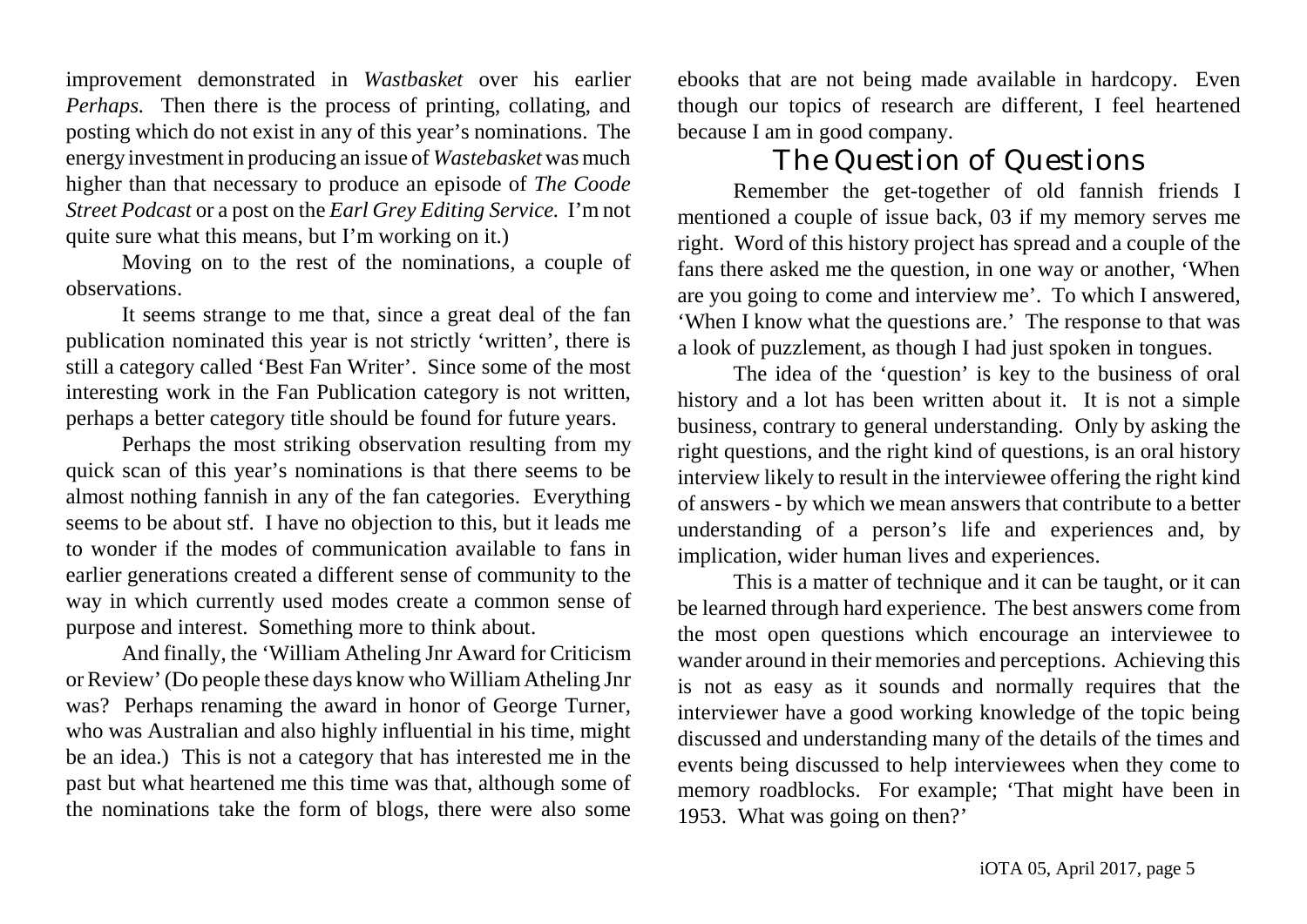Thus, it is not a fruitful exercise to go into any interview cold (and memories of some of the interviews I've done in those circumstances still give me a chill). The fact of the matter is that, while I have a vague knowledge of most of the history of Australian fandom, I have yet to develop the 'lived in' understanding necessary to conduct worthwhile interviews. In other words, my general knowledge of the history of fandom in this period is not as well enough developed as it needs to be before I venture out to record some of you.

The other problem about going into interviews cold is in not understanding the answers you hear. This has happened to me more times than I care to remember because, by not understanding the answer, I have missed the opportunity to open up areas of knowledge and experience in the interviewees' mind that I did not even know that existed. This realization usually only comes long over the interview is over and the opportunity to follow up on that line of inquiry has been lost. This is still likely to happen no matter how much research has been done, of course, but less often the better informed I am.

So, in trying to find an explanation to this problem that was more articulate than my own, I went back to Elton to see if he had anything to say on this topic. He didn't, probably because the areas of history in which he worked were long before living memory so there was nobody to interview, with the result that his comments on the research process didn't include this problem.

It did lead me to a passage which relates to another problem I'm currently having; Rob Hansen's *Then*, a history of British fandom. I'm working my way through it, but it's not easy going and I was puzzled about why this was so. The topic should have

been interesting, but my reading experience was far from being interesting and rewarding.

Elton has some comments on this, which I hope don't give the impression that I am overly critical of most history of fandom because it is amateur. Elton says some very complimentary things about amateur history, but he also points out some reason why it tends to fail.

By way of introduction, at this point in the text Elton has just finished writing about the different kinds of history - political, social, economic, and so on - and concludes that there is no kind of history or topic of history that is better of more important. What is important is, to put the word in his mouth, technique.

(By the way, Elton has been put back on the shelf but along side him sit Carr's *What is History?* and TomGriffiths' recent *The Art of Time Travel, Historians and Their Craft*. Choices, choices!)

This does not mean that there are no distinctions to be made, but only that the distinctions do not depend on the dominant interest or the main line chosen. The differences to which the critical mind should address itself lie solely in the manner of execution. They are not confined to the degree of art displayed, to the competence of explanation or skill in description. The writing of history requires powers not universally available, butthe name of historian need not always be denied to the man who cannot write well. What matters are the differences shown in the intellectual treatment of the questions asked. And here the fundamental distinction is that between the amateur and the professional. This is not always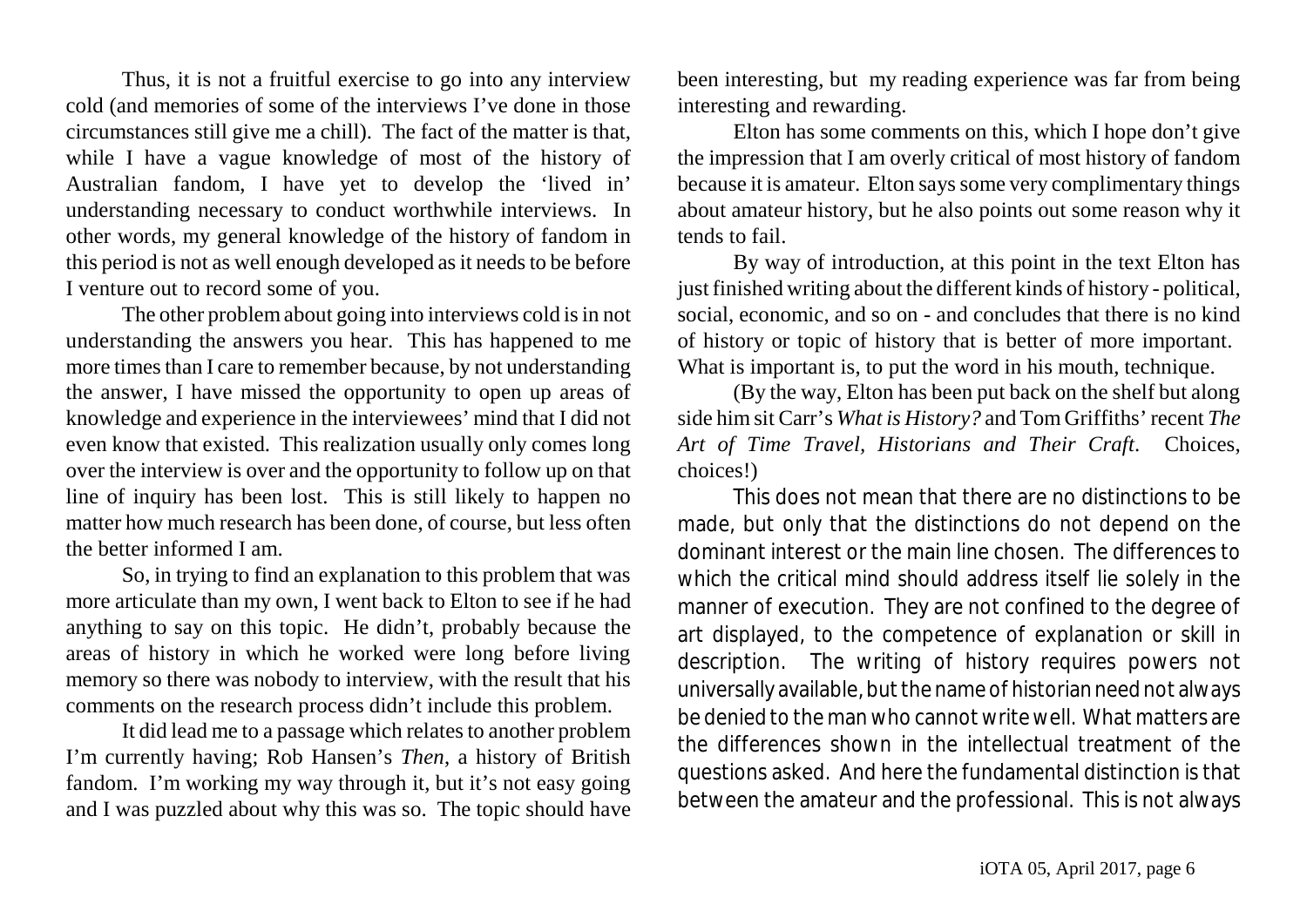an easy distinction to make, for it is not identical with that between men who earn their living by the study of history and those who engage in it by the side of other occupations. The distinction I have in mind rests between the man who has learned his job and the man who, sometimes with touches of genius, comes to it in a happy spirit of untrained enterprise: crudely, the distinction between those who think that research means reading a lot of books and those who have grasped that research means assimilating into oneself the various and often very tiresome relics of the past. Examples of both are found inside as well as outside the academic professions.

The hallmark of the amateur is a failure of instinctive understanding. This expresses itself most clearly in a readiness to see the exceptional in the commonplace and to find the unusual ordinary. The amateur shows a tendency to find the past, or parts of it, quaint; the professional is totally incapable of this. On the other hand, the professional, truly understanding an age from the inside - living with the attitudes and prejudices - can also judge it; refusal to judge is quite as amateurish a characteristic as willingness to judge by the wrong, because anachronistic, standards. By all these criteria, Lord Acton was an amateur, and so he was, a prince of amateurs. Very wide reading and self-consciouslydeep thinking may have attended him; but he was for ever expressing distress or surprise at some turn in the story, was alternately censorious and uncomprehending, suspected conspiracies and deep plots everywhere. In short, he lived in history as a stranger, a visitor from Mars. The profession lives in it as a contemporary, though

a contemporary equipped with immunity, hindsight and arrogant superiority - a visitor from the Inquisition. How is such professionalism created? G M Young once offered celebrated advice: read in a period until you hear its people speak. But it is amateurishness of a drastic kind because it is superficially professional. Who ever knew or understood people just because he heard them speak? The truth is that one must read them, study their creations and think about them until one knows what they are going to say next.

I do not mean to deny that what I have called amateur history can be very good, not only entertaining but useful and stimulating. Still less do I mean to doubt that professional history can be very bad, sterile and stultifying in the extreme. But the emotional criterion, which measures the response evoked by the historian, is a partial guide and provides no firm standard. The criterion I have offered here has about it a quality of precision. The best amateur history, however entertaining, cannot enlarge the understanding or deepen the participation because it is written from the outside, through a veil woven out of strangeness and wonderment. At its best it achieve sympathy and romantic love, butit cannot penetrate to fundamental explanation; at its common bad, it is sentimental, ignorant, and an insult to the intelligence. That really fine amateur historian, G M Trevelyan, achieved both.

The purpose and ambition of professional history is to understand a given problem from the inside. This may well involve tedium, pettiness and pedantry, the main faults of the professional. He lacks the amateur's saving grace, for he is not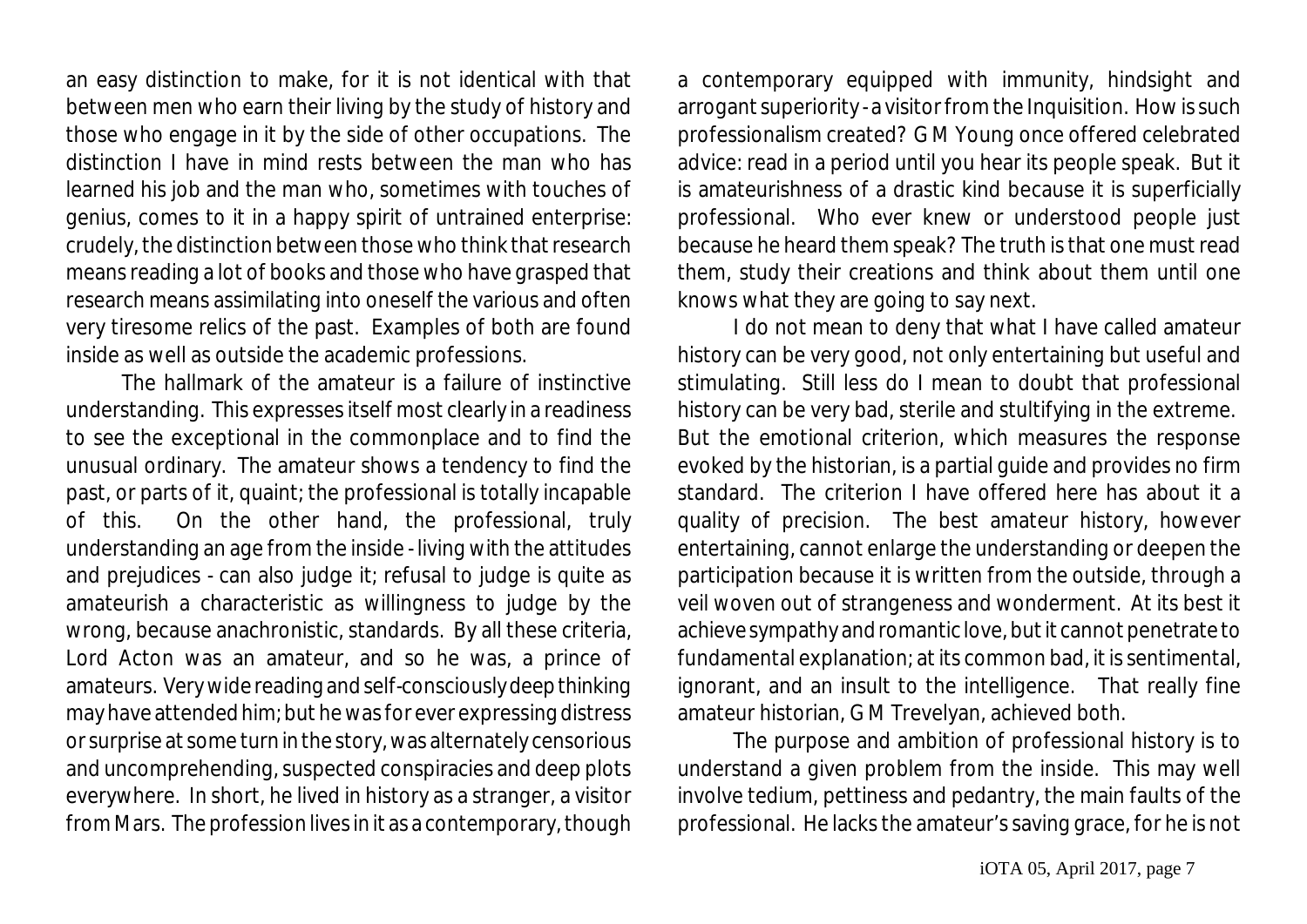doing the thing just for the love of the thing and cannot rescue himself from depression by romance and sentiment. He is struggling, sometimes, grimly, with the often repulsive reality of life, and if he is a petty man or a pedant he will soon convince the reader of that. But even at his worst he cannot fail to add to learning, understanding and knowledge; he contributes to truth. Thus, good or bad, he feeds the mind, while the amateur satisfied the senses. In so far as historical study is an intellectual enterprise - and that is its highest form - the professional has it every time. He is doing a job and producing results; the amateur is having fun. But there is no need to be puritanical about this. The good professional, too, has a good deal of fun in doing the job; the sad thing is to read so many professional historians who convey nothing but an agony of the spirit.

#### (G R Elton, *The Practice of History*, pp.29-31.) 1952 - Australia's First Convention

One of the little tasks I need to undertake for this history project is to find reports of as many of the conventions that took place in Australia before Aussiecon. It seems sensible to start with the first one and the only one I could find was written for overseas readers. There may also be a report written in a local fanzine and I wonder how it might be differed from this one.

#### 1<sup>st</sup> Aussie Con **Enthusiasm Surprised Organizers by Vol Molesworth**

Sydney, Australia, 20 March, (CNS) - The First Australian Science Fiction Convention, held on Saturday, March 22, in Sydney, was a great success. No less than sixty active fans attended, including delegates from country areas of New South Wales, and interstate. The pitch of enthusiasm came as a wonderful surprise to the organizers, and augers well for future development of activities 'down under'.

The Convention doors opened at 10am, and within a few minutes thirty fans were looking over the exhibits which lined the hall. The first exhibition was an historical survey of sciencefiction, arranged by Graham B Stone, organizer of Australian Science Fiction Society (our equivalent of NFFF). This consisted of magazines and fan publications dating back to 1926. Mr Stone gave conducted tours of the exhibit and explanatory talks to newcomers.

The next stand was Futurian Press, where Vol and Laura Molesworth briskly wrote orders. The third stand, was occupied by Convention auctioneer Arthur Haddon and his assistant, Bruce Purdy, and here the fans whetted their appetites over the 150 items on display.

The fourth stand was occupied by Australian Fantasy Foundation, which preserves and conducts the Library, now containing 100-odd books and 200-odd magazines. Here Librarian Ian Driscoll displayed a choice selection of items, and recorded 23 applications for membership.

On the dais, master-of-ceremonies Roy Williams kept a running fire of commentary over the PA system, and read congratulatory cables and telegrams, including messages from Tom Cockcroft in New Zealand and Roger Dard in Western Australia.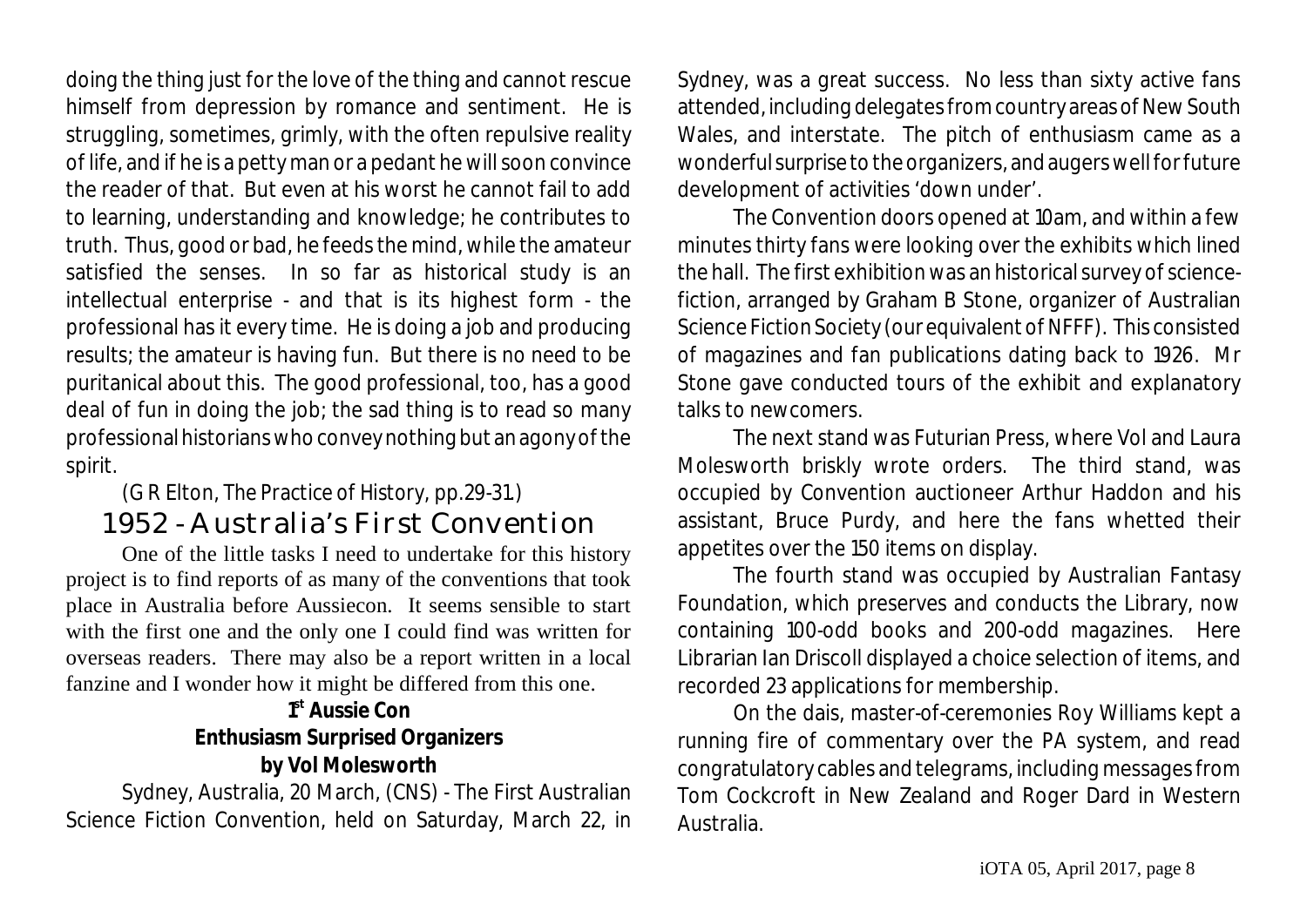At11:30the Official opening took place. Chairman William D Veney gave a welcoming address, following which Vol Molesworth spoke on 'What Is Science Fiction?' and Graham Stone on 'What Is Fandom?'.

At 12 noon the auction began. Bidding was keen, the highest price being £1 (about \$3) for a copy of *Galaxy*. In all, the auction raised £35, about \$100. This will offset the expenditure, which included hire of the hall, PA system, film projector and amplifier, printed matter, refreshments, etc.

As each fan entered the hall he received a 20 page printed souvenir programme booklet, featuring booster ads from all over the science-fiction world, and a copy of 'What Is Fandom?', a duplicated booklet issued by ASFS, and a copy of *Stopgap*.

In the afternoon, a business session was held, with William D Veney in the chair. Reports were received from the various organizations and groups, and questions were fired from all parts of the hall. Many resolutions were carried, including one that the only Australian pro mag, *Thrills Inc*, should endeavor to publish stories on a more mature and serious level. Incidentally, among the new faces was Norma K Hemming, a pro writer who has had stores in *Thrills Inc*, and *New Worlds*.

Another resolution welcomed the appearanceof sciencefiction in general magazines which do not normally publish fantasy.

It was unanimously agreed that there should be a Conference later this year and a Convention next year.

After a dinner at the Mayfair, attended by 40-odd fans,

the Convention resumed in the evening for films, projected by Ian Driscoll and Lex Banning. These included scientific documentaries and fantasies, one in color.

A local airline company arranged an 8ft display of a lunar landing, illuminated by black light.

The Convention broke up at 11pm, but groups of fans kept talking till 2 and 3 in the morning.

Several informal gatherings, and much hot debate, occupied the Sunday, the main group meeting at Bill Russell's flat in Bondi Junction, where the history of Australian fandom was discussed in detail.

On Monday, March 23, an 'open' meeting of the Futurian Society of Sydney was attended by twenty-five fans. The visitors had a chance to see Australia's oldest and most active fan club in action, and several highly contentious issues were keenly debated. The stage has been set for a round of activity in the following weeks.

The Convention Chairman (Mr Veney) has announced that proceedings were recorded by a stenographer, and that an official roneoed report will be published within a few weeks. This will be 10 or 12 pages, and will be sent all over the world.

Some of the visitors remained in town for the normal Thursday night gathering at the Katinka, in Pitt Street. Here we get about 30 fans and femmes, talking, auctioning off magazines, etc.

All in all, the Convention was a tremendous success, and credit is due to Bill Veney, Graham Stone, Nick Solntseff, Arthur Haddon, Lex Banning, Kevin Smith, David Cohen, Roy Williams,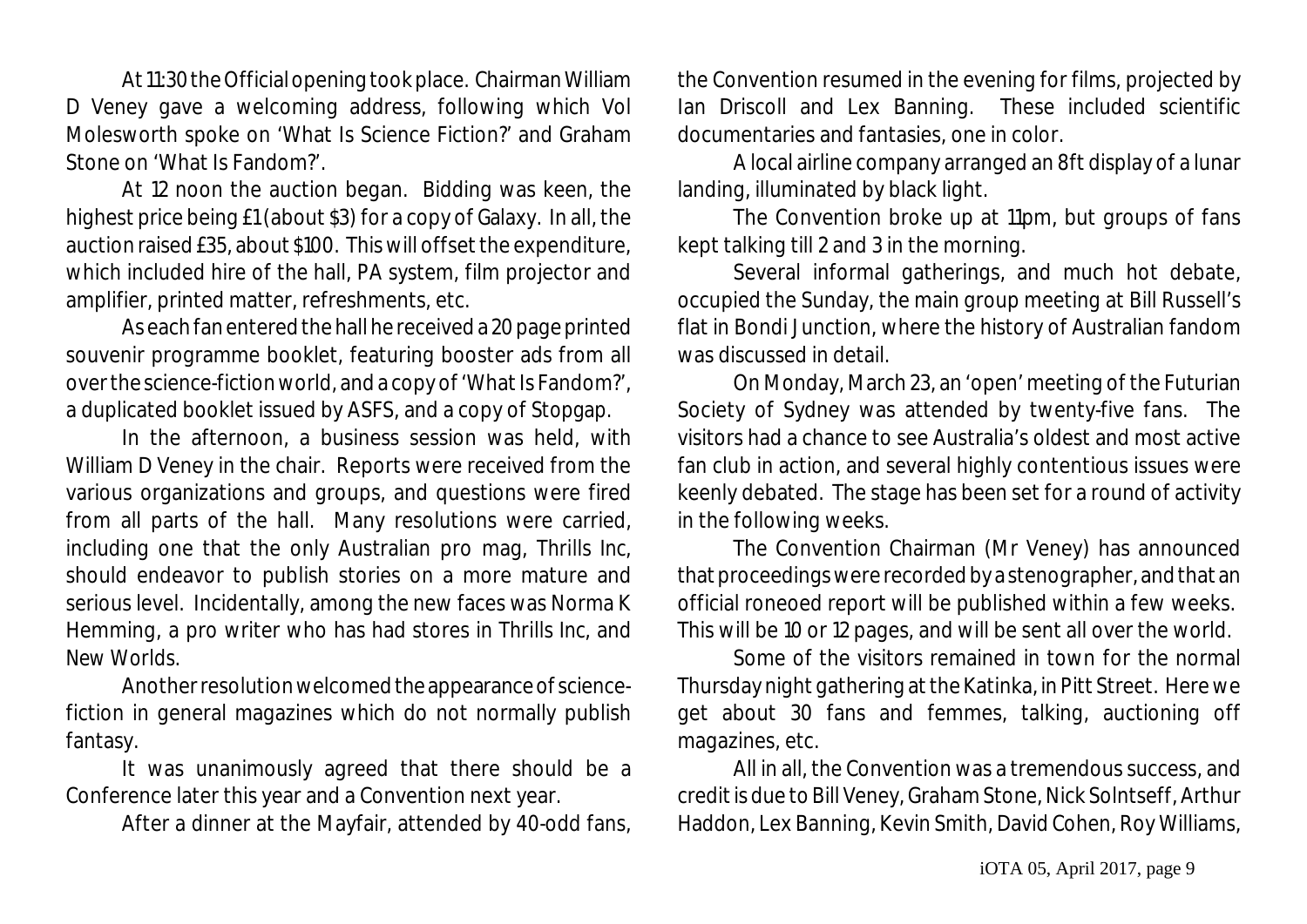for the unstinting efforts they put into the show. (Vol Molesworth, *Fantasy Times* 152, April 1952.) The Long and Winding Road to Aussiecon

**TUENTY CENTS. Registered at** the GPO, Melbourne as a Periodical, Cat B. 973 - a specially-delayed issue to bring you Torcon 2news. Full r Torown details follow in Sept. issue. An Australia in '75 ublications produced by Robin Johnson. GPD Box 4039. Melbourne. That's the score in the ballotting of Torcon members who had bought memberships in the 1975 Worldcon. John Millard, Chairman of Torcon 2, telephoned me early Monday, Australian time, to give me these figures and other news of the success of the largest Worldcon so far held. As at noon Sunday, 2400 people had passed the registration tables at Toronto's Royal York Hotel; everyone was having a ball, John said, and the hotel had been marvellous. He was calling from Ron Graham's room, and Mervyn Binns had gained honourable mention in the Costume Show, in John Breden's magnificent SET costume, from Roger Zelazny's Creatures of Light and Darkness. It must have been a rare calm minute for John, just before the Awards reception and Banquet. He gave me a list of Hugo winners, due to be publicly announced at the Banquet, and presented by Lester Del Rey. Here followeth the Hugo winners for 1973: NOVEL : Isaac Asimov, for THE GODS THEMSELVES NOVELLA : Ursula K. LeGuin, for THE WORD FOR WORLD IS FOREST NOVELETTE : Poul Anderson, for GOAT SONG SHORT STORY: tie, R.A.Lafferty, for EUREMA'S DAM, and Frederik Pohl and C.M.Kornbluth, for THE MEETING

PROFESSIONAL ARTIST : Frank Kelly Freas PROFESSIONAL EDITOR : Ben Bova AMATEUR MAGAZINE : ENERGUMEN FAN URITER : Terry Carr FAN ARTIST : Tim Kirk DRAMATIC PRESENTATION: SLAUGHTERHOUSE FIVE.

I couldn't help but notice that in the heading for the Molesworth report on the first Australian convention it is called the first 'Aussie Con'. It seems that we were set upon the path to using that name long before anyone thought about the possibility of holding a WorldCon in Australia and, in fact, Australian fans were only beginning to learn how to put on conventions.

Among Robin Johnson's many treasures (of which more

later in this issue) are some papers about the bid for and then running Aussiecon. This is not surprising because Robin was the Chairman of the convention. The image on this page is from the first page of the August 1973 issue of *Norstrilian News,* which Robin was also editing at the time. This marked the transition from bidding for a WorldCon to actually having to run one.

### 1953 - Australia's Number One Fan Face

Any mention of Australian fandom in the first half of the 1950s almost inevitably includes the name, Roger Dard. He was widely active here and overseas, conducting voluminous correspondence with fans in the eastern states and in Britain and the United States. He was also a serious collector and his battles with the Customs department over Australia's wowserist customs regulations, which prevented him from bringing in a lot of stf and fantasy material, became the stuff of legend in fandom. In this article, published in Lee Harding's *Perhaps* 1 in 1953, Roger explains how he became involved in fandom through his collecting and hints as what may have brought an end to his fanac.

#### **THE EVOLUTION OF A FAN**

Looking back, it is hard to realize that a bare five years ago I was not a fan! It seems as though I have been one all my life, yet a review of my past activities make me realize the fallacy of this thought.

Actually, I have been reading the stf and fantasy magazines since I was a schoolboy in Sydney, where I was born and raised til I was 14. At that age, my family came west, and we settled in Perth. Here I made the acquaintance of one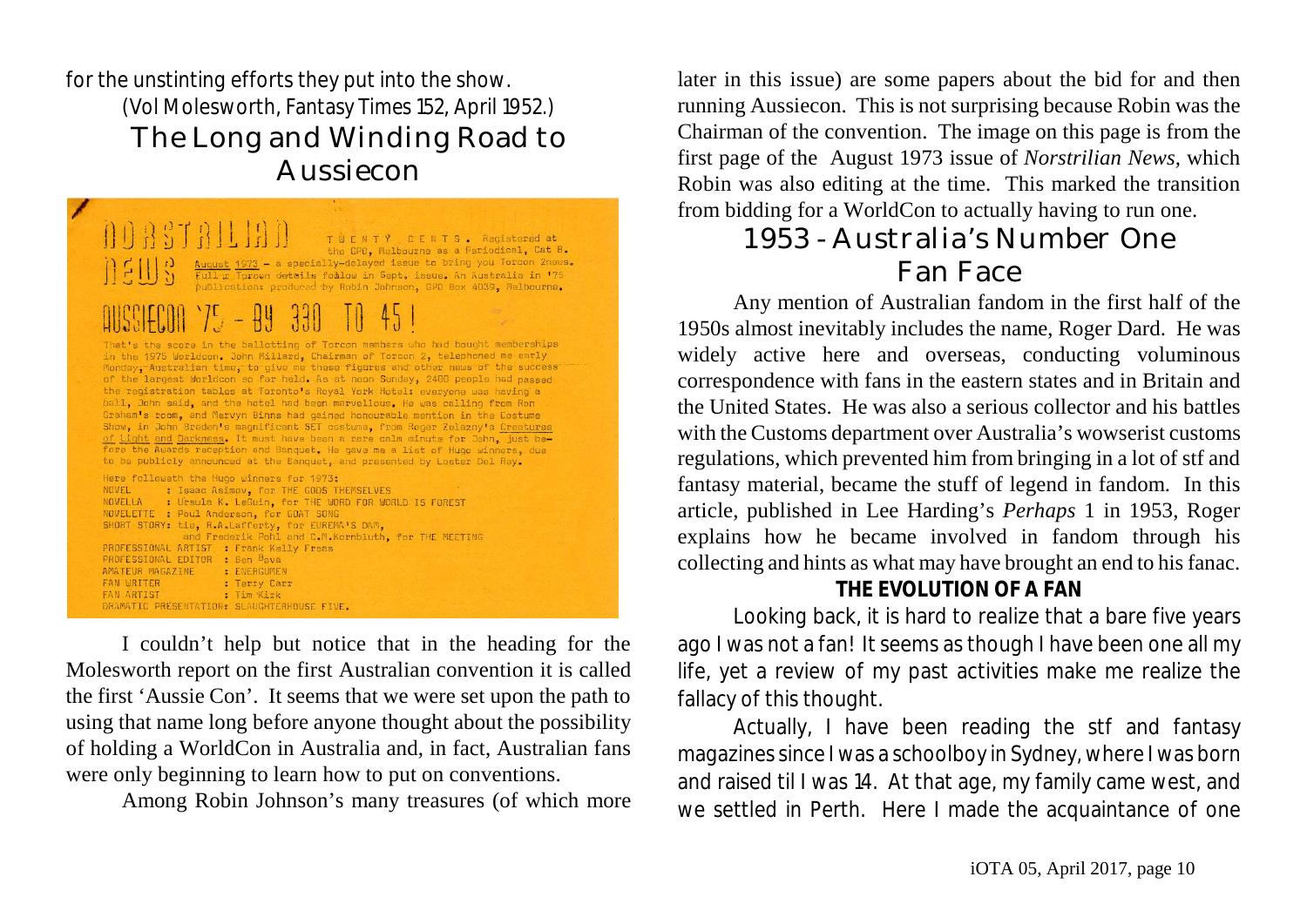Ernest Norman Dillon, and old time readers may recall many letters by Ernest in the pre-war AMAZING. His main hobby was stamp collecting, but because of an interest in the stf field, he collected AMAZING, ASTOUNDING and WONDER. Meeting Ernest was the first experience I had ever had to meet a real dyed in the wool collector, for at that time the collecting bug had not bit me. Nor was I a fan, in the accepted sense of the word, for I passed over the SCIENCE FICTION LEAGUE in Gernsback WONDER, and did not join any of the other societies existing at the time. Then I gradually became infected with the fever, and I found that instead of disposing of the pro-zines as I once did, I began to keep those copies that I managed to pick up in the various second hand shops and bookstalls, and they began mounting steadily up. However, it was not until Ernest decided to get married that the nucleus of my collection was formed. Ernest decided to make stamp collecting his full-time hobby, and to give up the stf mags. He offered them to me for a song, so going down on one knee and crooning 'Mammy' in my best Al Jolson manner, I walked off with his collection of precious pro-zines.

It was too late to turn back; the madness had set in. Now only a .45 slug or a Customs officer could stop me from collecting the stf mags. As they were fresh out of slugs, they very thoughtfully provided not one, but several Customs officers to dissuade me from my folly. But that is another story which I will leave for another time. At war's end, I began getting the sft magazine sent direct to me from the US, and then an ad for 'S-F Service' in Liverpool England, which I came

across in a non-stf British magazine, put me in touch with this valuable organization. In turn, I discovered, or was discovered by such people as G Ken Chapman, Captain Slater, and E G Carnell. But the biggest discovery did not come till some time later, in 1948. Early that year, while reading a copy of FAMOUS FANTASTIC MYSTERIES, I was amazed to find a letter by one Vol Molesworth, of Coogee, NSW. Astonished to discover there were actually people other than myself in Australia who read the stf magazines, I wrote a rather naive letter to Vol, and back came a quick reply, with a nomination of myself for the Futurians. I came of age; officially I was a fan!

By now, I was becoming emboldened enough as to timidly write a few pieces for the overseas fan-zines, but on the whole, I was content to keep pretty much in the background, until one day a fateful letter arrived from the UK. It was from Captain Slater, requesting me to act as his official Australian representative of OPERATION FANTAST. The horrible truth burst upon me, I was becoming a Big Name Fan!

From that point on things accelerated. I established the Australian branch of OF, building it up from a membership of one (myself), to one of close on a hundred, and but for the fact that Customs persecution forced me to resign from OF only this month, I had intended to make OF the biggest thing in Australian fandom. It is now in the capable hands of Dave Cohen, and I am sure that Australian fans will continue to benefit from OF membership.

By now I am firmly established as Australia's best known overseas fan, mainly as a result of the writing I have done for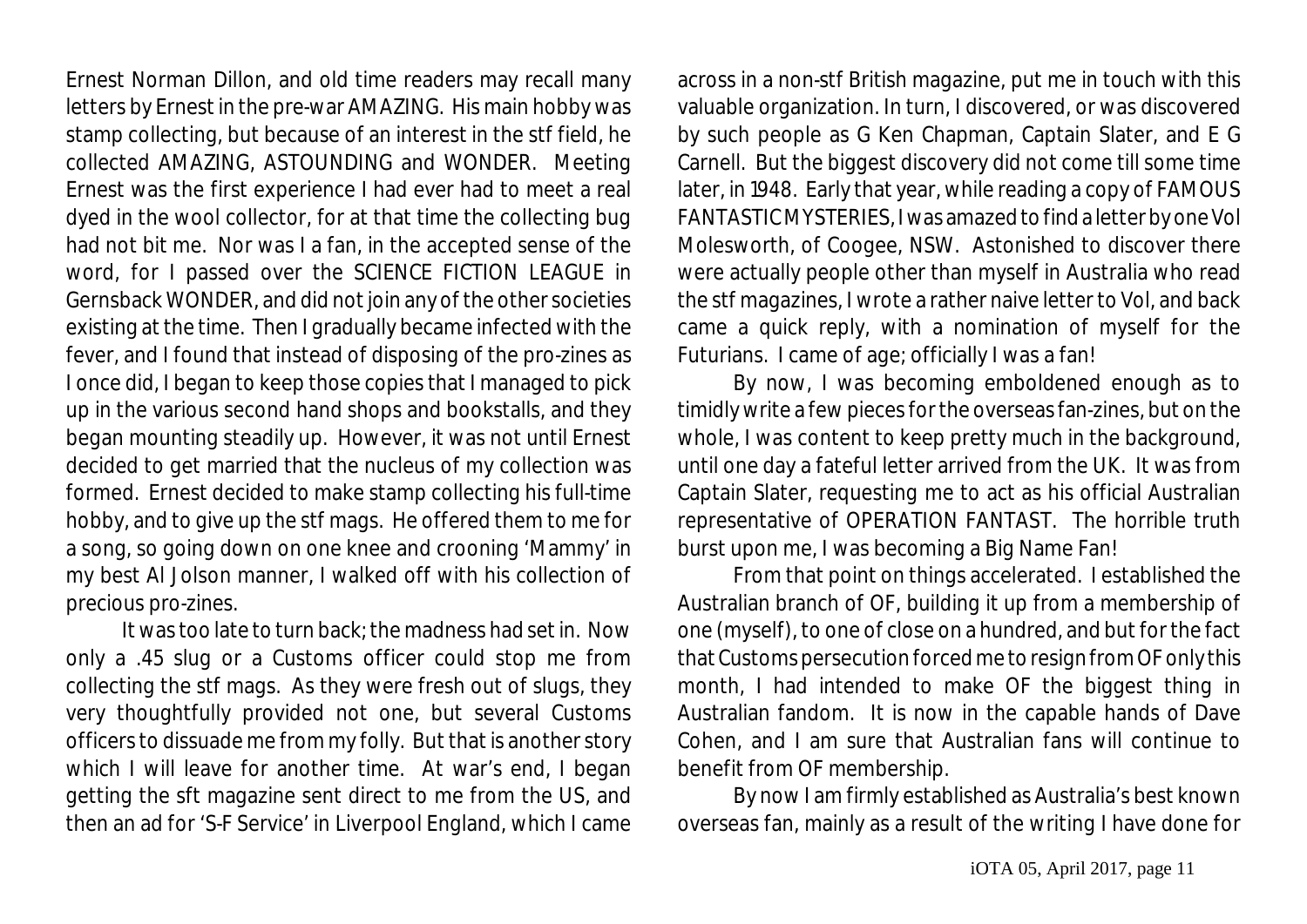the fan-zines. I have always been fortunate in the sense that while I do not consider the writings I have done to be anything special, much of it has been praised, not only by BNFs overseas, but also by the professionals. Only recently, an article of mine in the US magazine ICE, inspired Robert Bloch to compose a 24 line rhyme in honor of it. My regular news column in SPACESHIP is highly regarded, and in the words of Rog Phillips, 'makes you feel like you really know the fans down under'. One of America's largest publishers of comic-book fantasy cut their subscription rates by one third as a result of a blast in my column, against what I considered their exorbitant sub rates! If I appear to be blowing my own trumpet, please forgive me, but I feel it necessary to defend my fan writing, for a few misconceptions seem to have arisen about it. Only a short time ago, a prominent Sydney fan complained to me that my writings reflect on Australian fandom. This is absolutely untrue, and the letters I have received from US and UK professionals, including editors like Jerry Bixby and Peter Hamilton, and others, plus the comments by the reviewers in the pro-zines, make it quite clear that however poor my literary style may be (and I am well aware that I am no Walt Willis), my writings have brought about a better appreciation and understanding of Australian fandom overseas, both in the US and in England.

The extent to which I will participate in fandom in the future is, at the moment, uncertain, for persecution by the Customs has literally forced me out of the field. But that, as I remarked earlier, is another story.

(Roger Dard, *Perhaps 1*, February 1953)

#### 1953 - Fanzine Review

*Wastebasket* 3, Leo J Harding, 510 Drummond Street, Carlton, N3, Victoria Australia; available for 9d per copy '(the extra 3d is for postage, chum)'.

The concluding line of the long and amusing colophon of this issue announces that this fanzine was planned to appear every three weeks or so, but this issue was the final one to be published. The reason for this is explained towards the end of 'I Remember AFPA' when Lee recounts the story of his growing conflict with Ian Crozier, culminating in:

... almost immediately Crozier convened an AFPA Court of Enquiry. Bob McCubbin mediated. I was charged with producing a magazine in direct competition with an AFPA publication! Presumably this was *Wastebasket* 3, wherein I ran a few pages of news along with the usual goonery, as well as switching from quarto to semi-foolscap. With a smug sort of satisfaction Ian displayed a copy of *Etherline* in one hand and the despicable *Wastebasket* in the other for all to see. The verdict was obvious ...

The verdict led to Lee's gafiation which, as it turned out, was a good thing. It led him to concentrate on becoming a filthy pro which resulted in an excellent and rewarding writing career that we have all enjoyed. But, perhaps ...

Now, don't get me wrong. *Etherline* was a good, solid and worthy little newszine and without it's 101 issues we would now know only half as much as we do about Australian fandom in the mid to late 1950s. It was more or less constant and reliable but it didn't sparkle and jump it the air, clicking it's heels from the sheer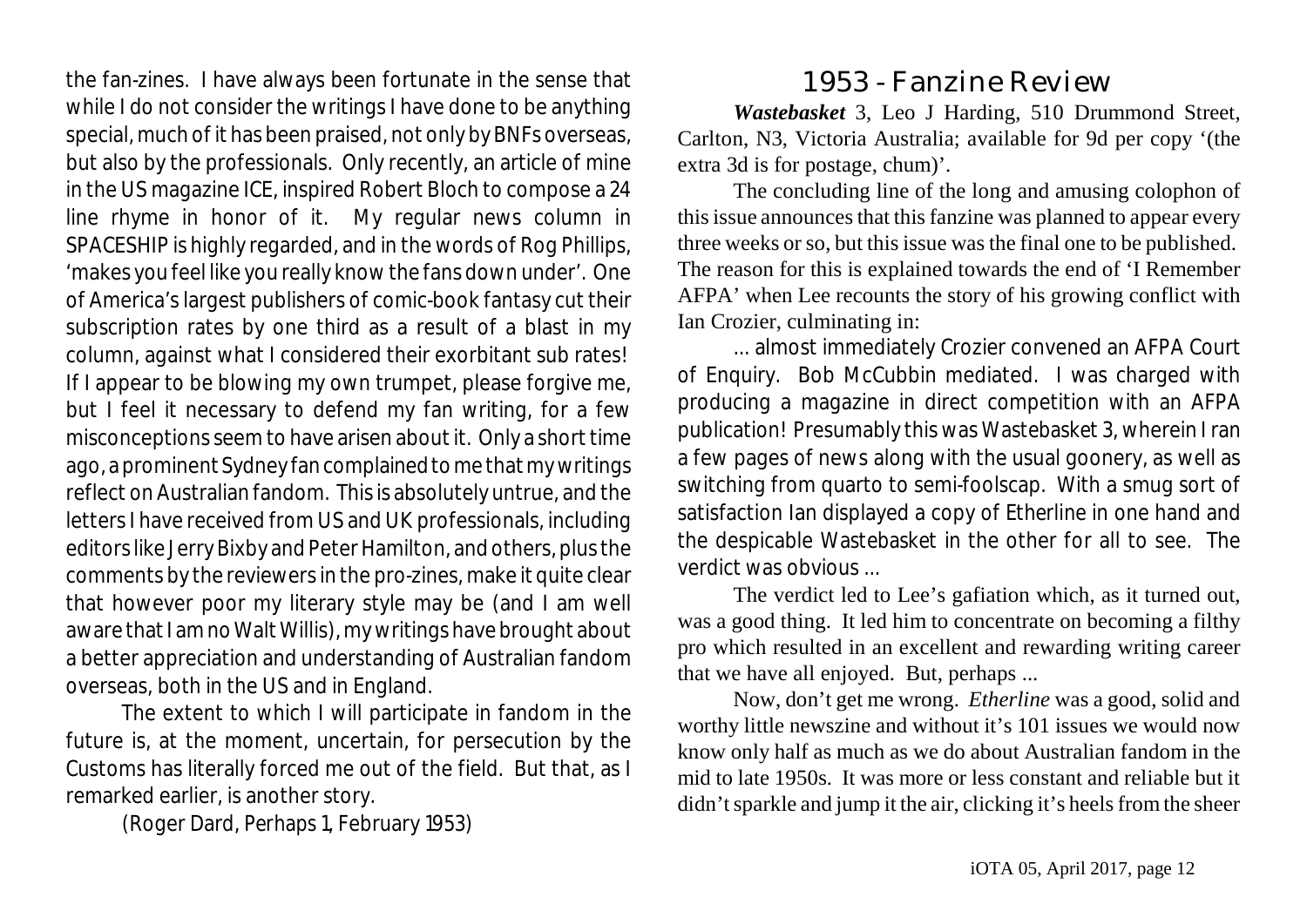joy of life that fandom can bring. In its own way *Etherline* began to cut the ties with Australian fandom's unimaginative sercon heritage, but it lacked the energizing liveliness of *Wastebasket* which slashed at the old ways with a flashy, sharp edged saber. Judged by any standards other than those of established Australian fandom at the time, the verdict should also have also been obvious, but in the other direction.

To look at, this issue of *Wastebasket* is not up to the standard of some other Australian fanzines of the time and the illos, which are all hand drawn onto stencil, are so poor that there is no point in trying to reproducing any here. In comparison to the previous three issues of *Wastebasket*, issue three is much better, the folded foolscap format looks good and the typing is generally clean and accurate. Although the writing and presentation has a sense of spontaneity about it, all but the last page of this issue are right hand justified which means everything had to be typed out in advance to calculate the spacing to achieve that end, but there is no sense of that labour in what we read.

What sets *Wastebasket* in a different realm is the words. What a difference! When you come down to it, fandom is about written words and how they bind the community of fans together. Reading many other Australian fanzines of this period is like attending lectures, orsome of those seemingly endless convention program items we've all sat through. Worthy and informative but hardly life affirming. On the other hand, this issue of *Wastebasket* is a pleasure to read, entertaining and exciting. As I have said, it is the policy of *iOTA* not to comment on the standard of fiction published in fanzines that we review, but it is highly tempting to break that policy this time around just to give you a sense of the

wit and cleverness of this piece of science fiction about stf.

After the fiction there is an interesting short article that opens a window onto Perth fandom in the early 1950s, followed by an excellent exposition on the nature of fandom by John Ditmar which I must get around to reprinting one of these days. (A little filler at the end of this article notes that Dick Jenssen (any relation?) has gone gafia to 'a life of square dancing, zoot-soots and soda fountains. May Ghu protect him in his living hell.'

After this fannish romp we turn the page to come to 'The Crow's Nest', several pages of serious but not sercon commentary

and reviews of the latest stf. Some are written by John Ditmar but most are by Lee and are, in g e n e r a l , considered and thoughtful. It sets a tone of reviewing that is pitched at just the right level to engage the reader and also help them think about the quality and content of the fiction they are



Some Australians are, at the present time, working<br>gelves into quite a lather. They are denouncing<br>fellow fen "or lack of co-operation, and deploring their theim "Apathy". I will not attempt to go into the pros and cons and the whys and wherefores and who's right and who isn'ts and the ways and whereverse and who is right and who isn'ts<br>hat I wendd point out that apathy and ego-worshipping is<br>nothing new in science fiction fandom. They have been with us since the movement began, and no doubt they will continue to be. And Australia need not be embarrased by this sit uation, if such is the case; you are far from unique myour uranglings. They are but a sign of growing and healthy are<br>tivity, but they can damn as well as boost a drive. Let us lock at HERT CAMPRELL'S editorial in AUTHEMTIC No.33......

"... The ranks of the old-timers are being thinned out by "... The ranks of the cld-timers are being thinned out by<br>newdomers, fully as eager, fully as sincere. And this pis<br>the way it should be. New blood is good blood, and sid blood tends to run sluggish.

"Some veteran fans are taking it hard. They are jealous of the "rookies"entering fandom. They are staying away from meetings; they have ceased to write letters, or they write nasty ones in place of their usually good-natured epistles. And this is a sad business, for we need the oldtimers, let us not delude ourselves about that.

"The experienced fans have the knowledge and wisdom that must guide British fandom along its own individual istic road, while the newcomers function as shock troops, and spread the word by voice and deed. Now, in this month of the largest-ever British science fiction Convention, let all veteran fans make a resolution not to stand on unjustified dignity but show these characteristics of<br>British fandom - friendship with these characteristics of British fandom - friendship and informality."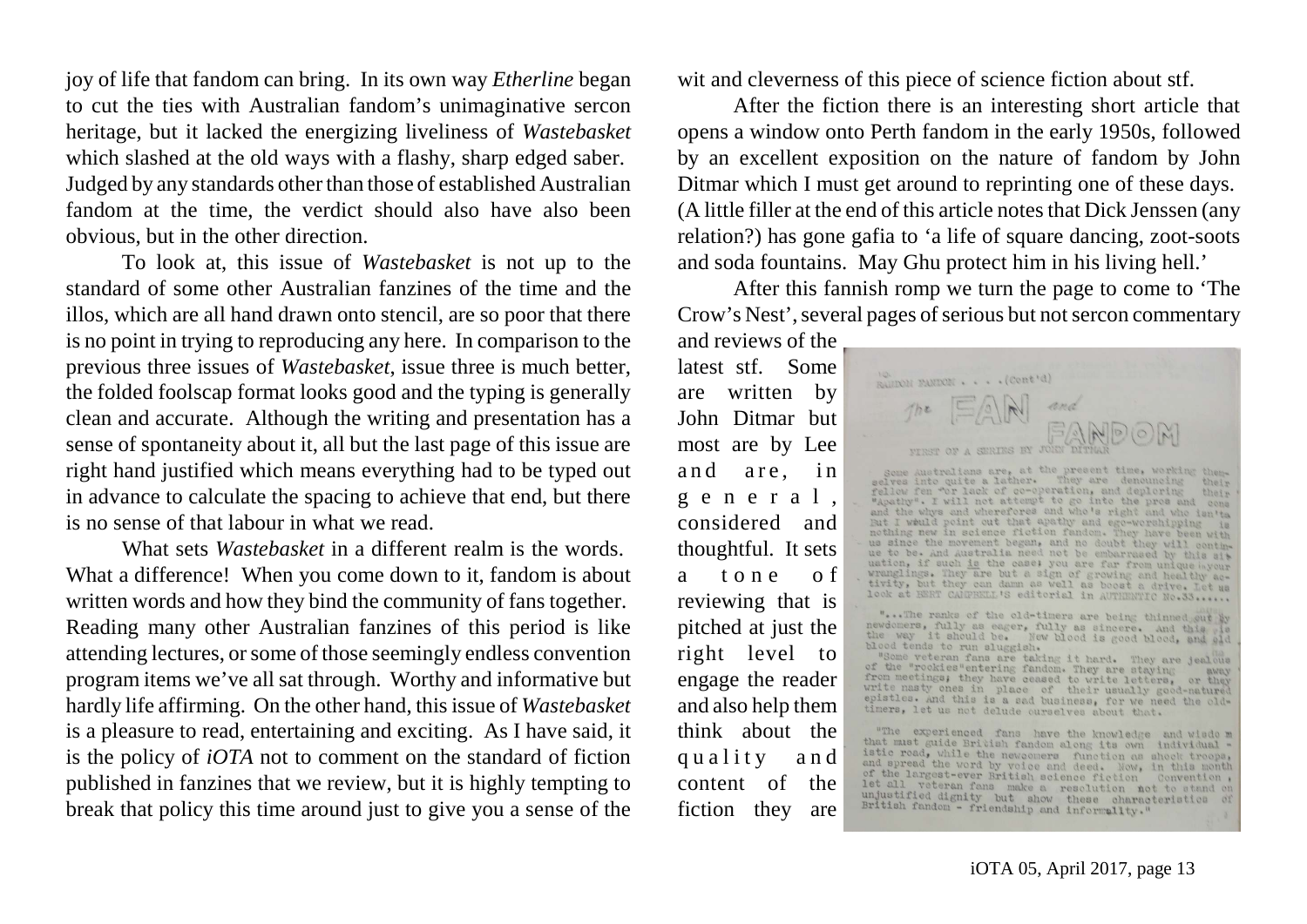reading. Here is one short review:

THE BLIND SPOT by Austin Hall and H E Flint. Museum Press ("Books of the Future"), London, May 1953, 254pp, 13/6 Aust.

This book presents a problem to your reviewer. It is, as the blurb says, a classic of its kind; but here again pops up the question, 'Does a book that was a so-called classic in its day mean good reading for today's readers?' I myself found it hard going. Melodramatic, spasmodic writing and wooden characterization, the latter at times almost laughable, and overlong. Yet, despite all of this, it impressed me greatly. Perhaps it was because it was so far ahead of its time that it appealed to me; perhaps because I'm a sucker for this 'Old Time' type of yarn. Nevertheless, this fascinating adventure in dimensions will hold you breathless - I hope.

I could go on like this for some time. I have to admit that Lee has been a good fiend for a long time, so I'm biased. But, by Roscoe, I wish there had been less issues of *Etherline* and more of *Wastebasket*. We would have been much richer for it. At times, when reading this, I find myself thinking ahead to Lee's *Canto*, his contributionsto *Australian SF Review* and also his sparkling early issues of the *Space Age Newsletter*. Perhaps, Lee has always been a faned deep down.

I can't find the keys to the bloody time machine anywhere around here just now. When I do it's back to 1953 and I'm going to pick up as many copies of this one as I can. When I return to the present I'm going to spread them around so you can all enjoy *Wastebasket* and send Lee letters of comment on them too.

# Progress Report

That depends on what kind of progress we're talking about. Lots has been done, but not much in the way of making inroads into all the trawling to be done

To start, there's the finishing touches to the history of Australian civil aviation which has taken a couple of weeks.

Then there's the business of the chronology. For previous projectsI've made chronologies in text files but the one I've been compiling for this history had got too big and unwieldy to be useful. So, I had to spend time relearning Access and then converting the text to data entries and then reorganizing them to make sense. It was a big project but now I can use Access to give me information in various categories and it is proving very useful.

Then there's the problems I've been having in trying to get trawled date onto filing cards in a form I can use. The software problems I'm having with this is driving me to distraction and, like the chronology, I may yet have to redo everything. This is something I still have to resolve, stay tuned

## To Be Done

If I can resolve the problem of getting information from my computer onto cards in a way that works for me there will be plenty of time to get on with that trawling. Can't wait.

# I'll Show You Mine If You Show Me Yours

Health issues means that I won't be doing too much traveling in the coming few months. That means that I won't get the opportunity to visit fans and copy some of their old photographs for use in the history and also for publication here.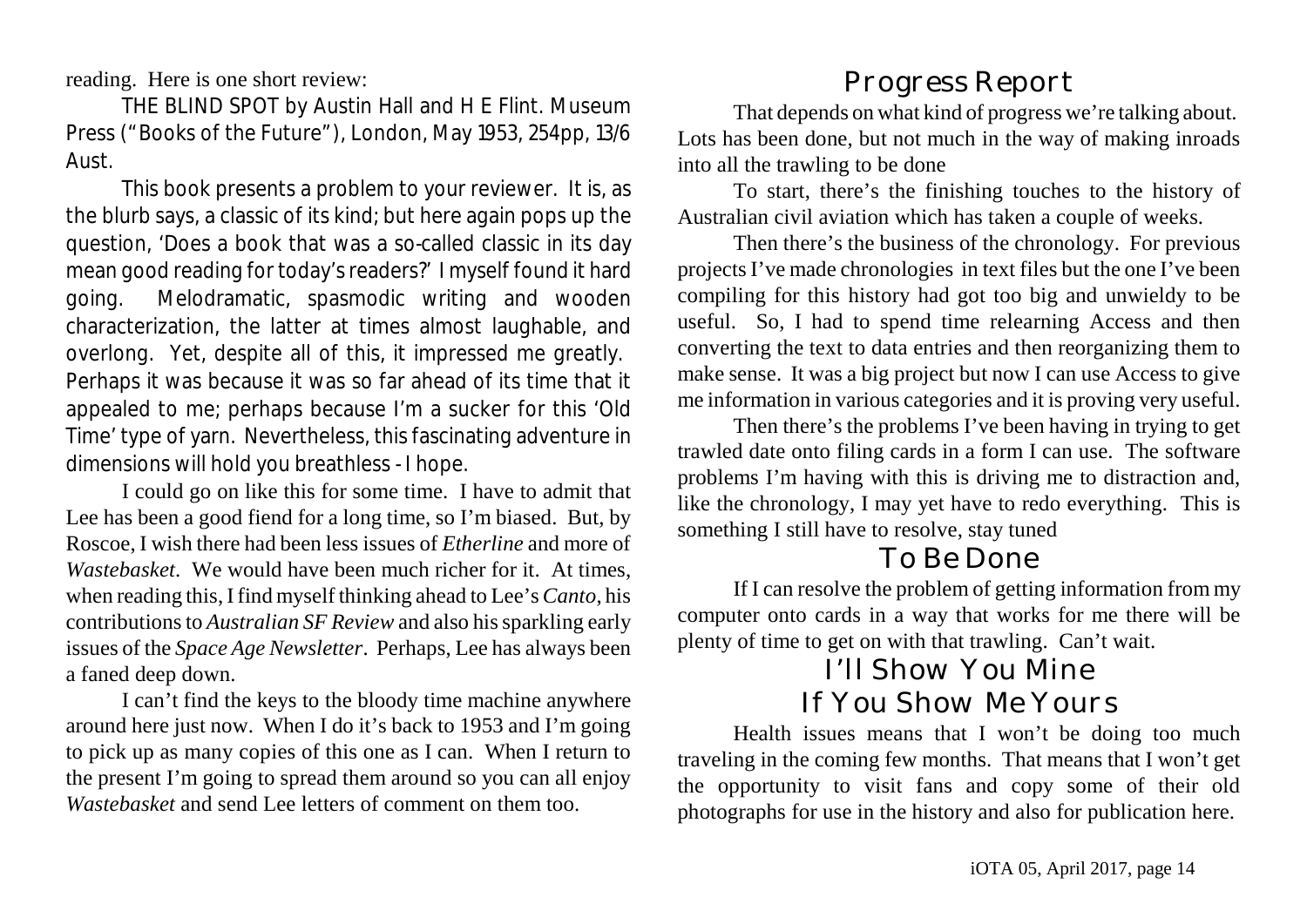So, I'm wondering it another approach might work for now.

How about those of you who can, scan and send me some of the photos in your collections? As well as photos you will need to send me some description to let us all in on what we're looking at. For the moment all I'll need is photos scanned at a standard 96dpi and not too big or too many. Pick out your choice of five or six and send them along. If you're uncertain about what might be suitable, send me an email and we'll talk about it.

In the meantime, let me show you some more of mine. Here are some from GelatiCon



Bruce Gillespie and Donna Runic, with a supporting cast, some of whom are recognizable. Bruce is holding his gelati proudly aloft.

Here's another of Bruce. I can't remember th name of the person next to him but I still have one of his books. This looks like like it was taken somewhere else, not at Melhourne University where most of GelatiCon was held.





Here's another from the same venue, you can tell from the curtains That's Donna Runic on the left and I'm not sure about the others although the person on the right is surely S h a y n e McCromack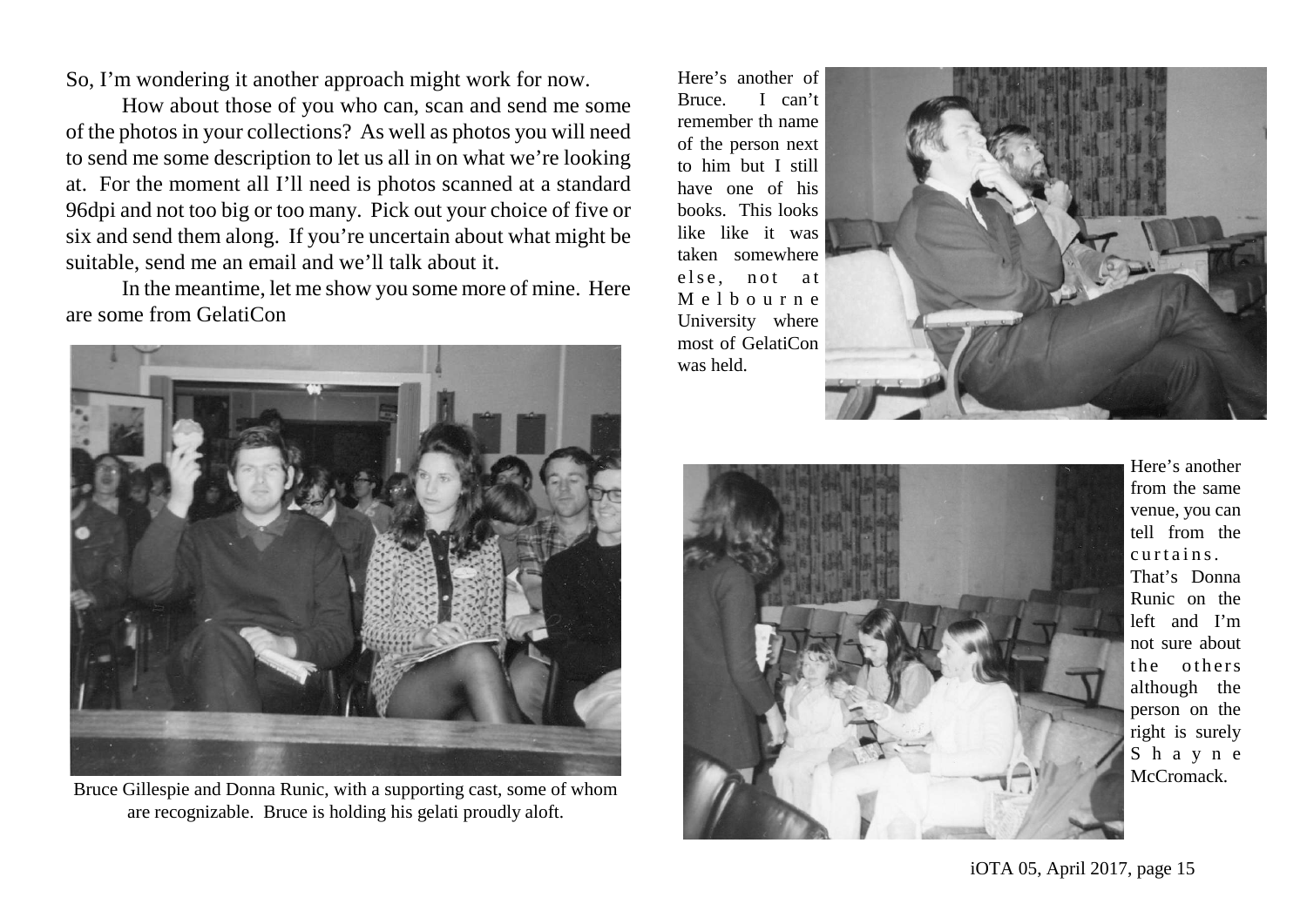



A b o v e : J o h n Foyster, Jack Wodhams, Lee Harding and John Alderson. Left: Me and Peter House both eating Gelati. You will notice that half of the fans in these two photos are eating gelati. No wonder it was called GelatiCon.



To round out this small selection of photos from GelatiCon I've lifted this Elizabeth Darling drawing from the pages of John Foyster's eFANC 15a.

### Your Say

**Chris Nelson** sends some welcome expansions, clarifications and corrections on some of the content in the previous two issues:

Regarding *Telepath* 1 mentioned in *iOTA* 3. Arthur was trying to emulate the style of the postwar publications being produced on Vol Molesworth's brand new Adana hand letterpress: the first few Futurian Press 'books' and issues of Solntseff's Woomera, none of which had cover art. He was so determined to match their appearance that he bought his own Adana, secondhand but similar to Vol's except that it was slightly damaged. To distinguish his fanzine from the earlier works, he chose dark blue stock for his cover instead of red, perhaps not realising that the black cover ink would not stand out as well against blue as red.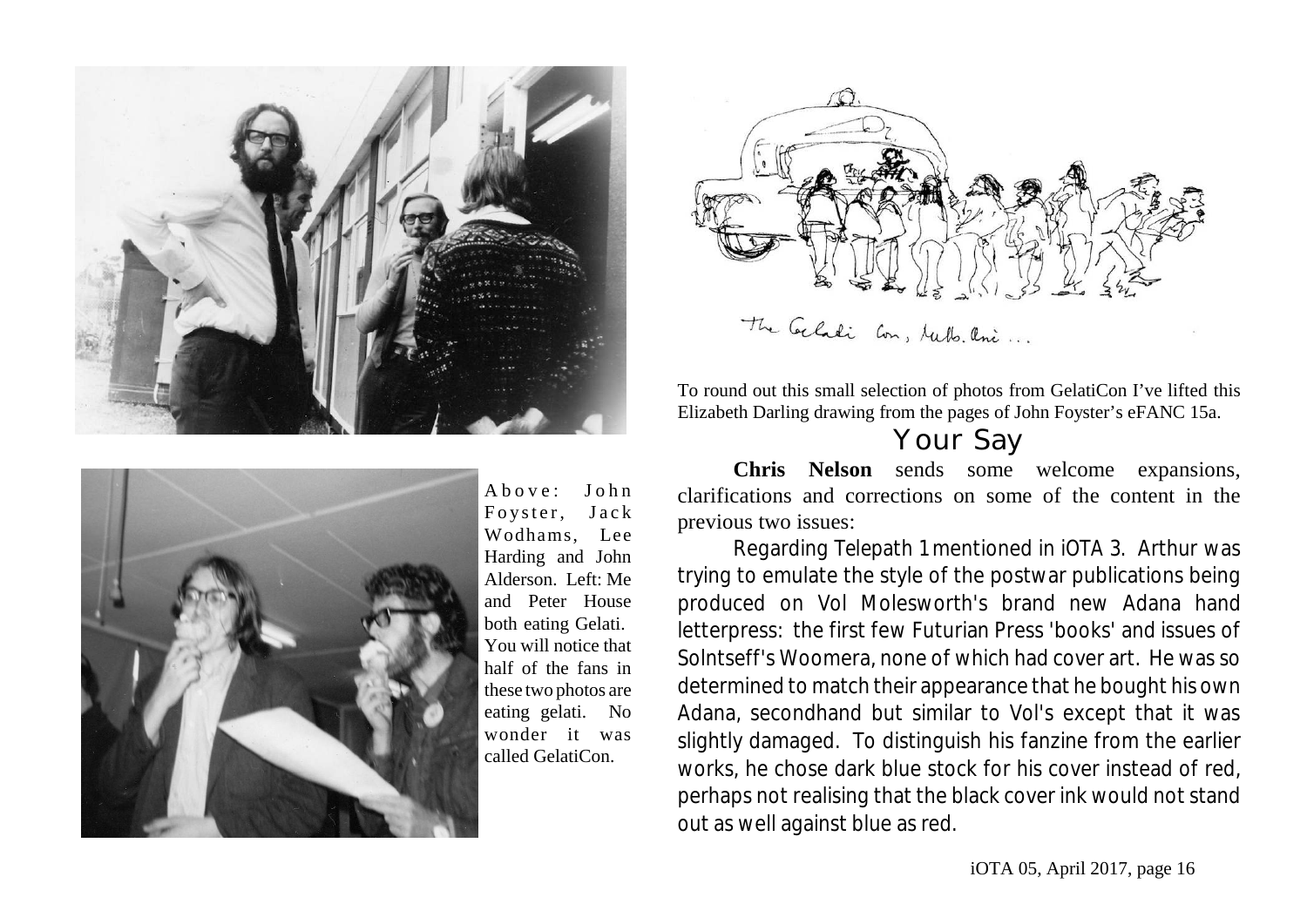You're right about the cover. I've since seen a copy of Woomera in the Murdoch University Library and the red cover is much more striking than the Telepath cover was.

Arthur didn't get around to producing the second Telepath until 1954. By that time, he was working for a firm that sold printing and stationery supplies, including hectographs, so he used that process.

(By the way, Kim didn't contribute *Telepath* #1 to efanzines, I scanned and sent it to Bill with Arthur's permission, which is noted efanzines. :) I haven't yet found a copy of #2 that could be easily scanned.)

Mea culpa. I should learn to read the small print.

Regarding Veney's article on early Australian fanzines. I asked Bert about *Spacehounds*. He didn't recall as much as Bill (or Ron Graham, later) wrote of it, but did say that neither he nor Bill had any idea what happened to this. It was really more a manuscript than a publication.

Ron Graham's early fanzines piece in *iOTA*4 has a number of littleerrors and overstatements. *Spacehounds* againcredited as first fanzine, "hand printed" - ambiguous wording that Bert confirmed really just meant "handwritten". It wasn't a single 12 page magazine, but a series of single sheets plus one "quarterly" (in the tradition of Hugo Gernsback's *Amazing* and *Wonder Quarterlies*), as Veney describes.

Which leaves us with the question of what was Australia's first fanzine. Do one issue wonders count? After reading what Bill and Ron wrote I'm inclined to give the title to *Ultra* because it saw more than one issue, was, by the standards of the time, a

good fanzine which had a relatively long life, given the circumstances of the time.

A little later he states that John Devern "organized the Adelaide SFL". No, John (full name John D'Auvergne Gregor, from which his pseudonym was derived) just wrote to *Thrilling Wonder Stories* saying he wanted to start a chapter there, but this never happened.

So Ron did us all a great favour by buying up so much stuff and then leaving it to Fisher Library in his will, but he wasn't always as careful in his research and/or writing as he could have been. (But then, who among us is?)

So say we all. We do our best, and one of my hopes in publishing iOTA is to iron out as many inaccuracies as possible before going into print with a history. Which makes readers' comments like yours most valuable.

That said, Ron wasn't mistaking the FAA for the FSS. The Futurian Association of Australia was the first attempt by the (Sydney) fans in the 1940s to create a register of all known fans in Oz. It faded away but Graham Stone resurrected the idea a decade later with his Australian Science Fiction Society.

After I'd received this communication from Chris I wrote back to him asking for his comments on something I've been mulling over since *iOTA* 04 with the *Operation Fantast* cover and review. He has spent many years researching and writing about the early days of Australian fandom (look up *Mumblings from Munchkinland* on the interweb for the results of much of his work) and I wrote:

'You may be able to help me with something that has come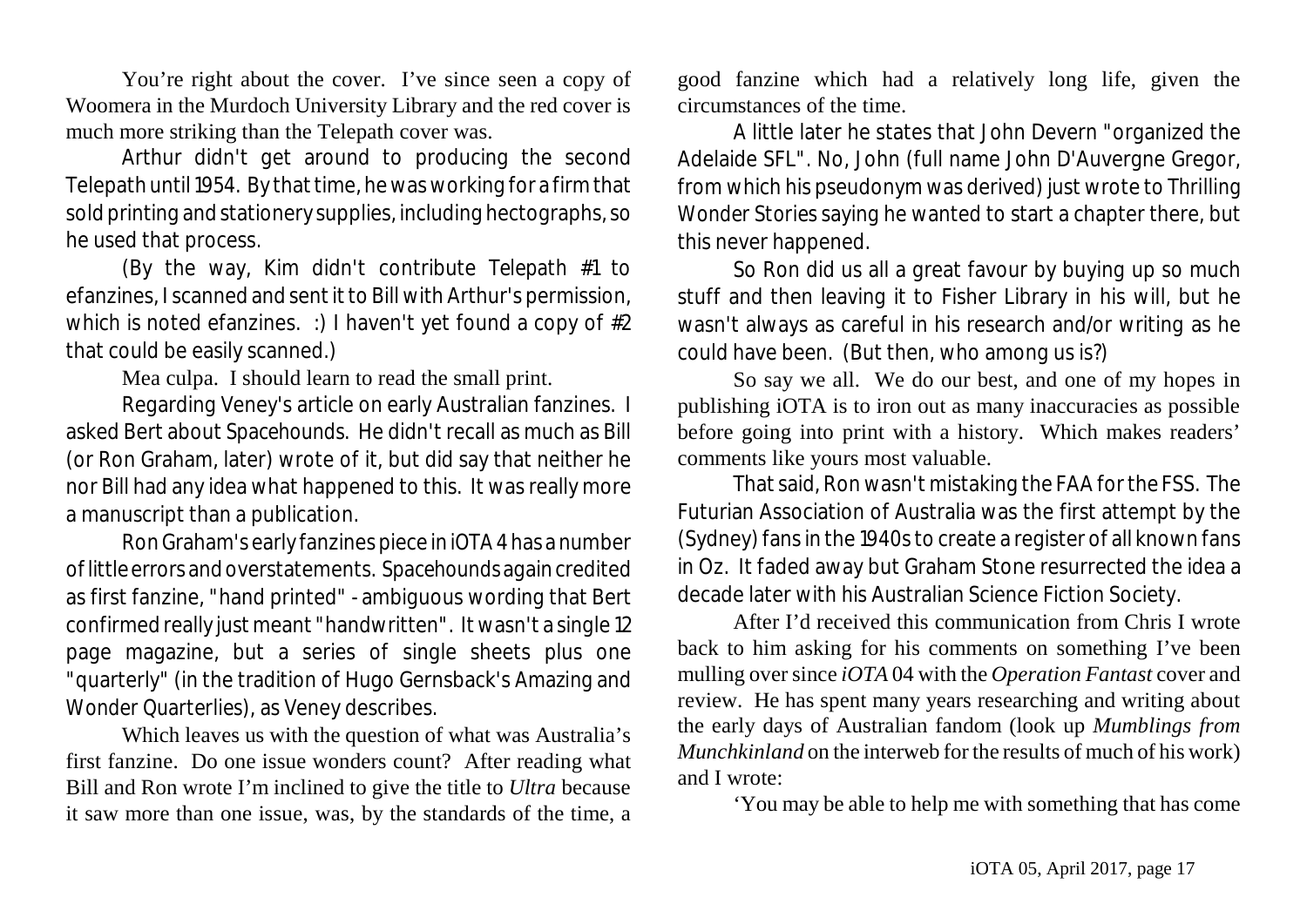to mind of late, after publishing the material about Operation Fantast in iOTA 4. In talking to and reading the reminiscences of Melbourne SF Group members I learn that Operation Fantast was an important influence because it gave accessto so much overseas sf and was also a way of establishing contact with other fans. In reading Rob Holdstock's history of British fandom I see that Operation Fantast was also considered an important entry point to fandom there. However, I do not recall reading any reference to Operation Fantast in anything to do with Sydney fandom. Perhaps it is there and I haven't seen it yet. The other possibility is that there were already fans in Sydney with sources of overseas supply that made Operation Fantast unnecessary as I recall reading about a couple of dealers being regulars at the Bridge Club and elsewhere in the 1950s. Your thoughts on this?'

Chris's reply was thoughtful and informative:

Regarding Operation Fantast. Vol mentions it and/or Slater several times in his 'history'. The first is when Slater applied for membership in the FSS shortly after it was reformed in 1947. This was the first overseas application they received and Vol states that this prompted a rethink of the Society's name and vision, insofar as they decided to drop "of Sydney" from their name and admit members from anywhere in the world as associates. He went further than this in his letter of reply to Slater at the time and, happily, Ken printed portions of Vol's letter in Operation Fantast #3 (March 1948). Here's one sentence:

"We feel we could make Australia quite a useful 'second base' serving fen in New Zealand, Japan, S.Africa, S.America, and the U.K."

That was a ludicrously ambitious sphere of influence for a body with fewer than 30 members. The global vision did not stop there, however. Perhaps with Forde and Evatt's roles in drafting of the United Nations Charter in mind, the Sydney Futurians then proposed the creation of a World Science Fiction League (in Sydney Futurian #8). This excited Jack Bowie-Read, an academic at McGill University in Canada, as his letter in Operation Fantast #5 (September 1948) made clear. Within months, however, the Futurian Society realised that it had overstretched. It didn't have the resources to contribute to a WSFL and when they advised Bowie-Read of this the whole concept seems to have faded away.

The Futurian Society remained in touch with Slater, members contributing occasionally to OF fanzines and, no doubt, acquiring publications from the service (as did fans elsewhere around the country). However, at some point before the 2nd Australian convention in May 1953, Dave Cohen became the agent for OF in Australia. When Cohen later began financially supporting the ex-FSS members meeting at the Bridge Club, his OF role probably contributed to the tensions between the rival groups in Sydney. Slater of course wound up Operation Fantast the following year, but by then Sydney fandom had already torn itself apart.

On the question of whether the Sydney Futurians had other sources. Yes, they did, for several reasons. The first is that they had made contact with US fans before the war and had begun receiving magazines from some of them (Ackerman,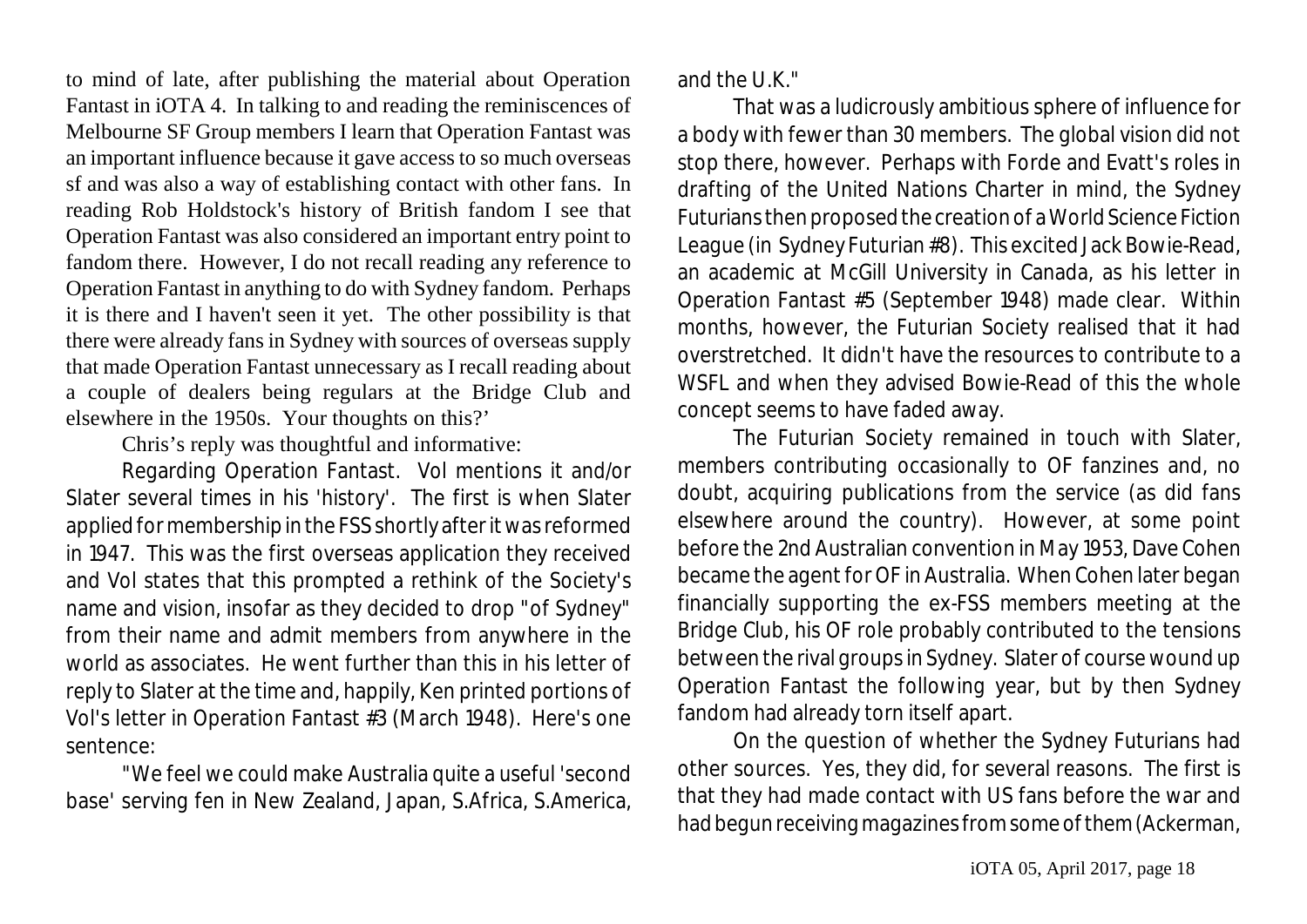for example) soon after the import restrictions were put into effect in 1940. Molesworth was also designated Australian representative on the Denvention committee. So they had links in place and name recognition when starting up again in 1947.

By contrast, there was little continuity among the preand post-war fans in Melbourne. Marshall McLennan had received mags from American fans in the 1930s, and become a member of the Futurian Society of Melbourne along with Hockley and Taylor in 1941. But I don't think any of these people played much if any role in Melbourne fandom after the war.

(In W.A., Roger Dard wasn't active until after the war either, but he was then quick to make connections by becoming a letterhack to the pro and fan magazines alike, becoming an Oz correspondent or rep to a few influential ones, including Taurasi's Fantasy Times and Silverberg's Spaceship, as well as Operation Fantast. This was mainly to build up his private collection.)

Secondly, being first cab off the rank after the war gave the FSS a head start in (re)building exchange relationships with US and UK fans.

Third, the FSS benefitted from a decision of the 1948 Worldcon (Torcon) to distribute some of its profits to English and Australian fandom. US\$150 worth of magazines doesn't sound like a lot today but it went a fair way in 1948! The Cinvention committee the following year followed their lead, heralding it as a "Marshall Plan for fandom". I don't know how much longer this lasted, but I'm sure the Sydney fans gained

more from this than others elsewhere in the country.

So, yes, I think the Sydney fans had a few early advantages as far as building their library to attract members.

**Bruce Gillespie** raises a couple of more general points:

Bill Veney's 'Prewar Fanzines in Australia' is a real eye-opener. Until Kim Huett starting sending me the odd pages from prewar fanzines, I had no idea that Australians had produced any fanzines before the late forties. And here is a whole list of fanzines, many of which would be great to add to one's collection. I like the idea that the first fanzine producers were all about sixteen years old -- some of them were pretty good fan writers.

One of the most useful resources about early Australian fanzines is Chris Nelson's 'Index to Australian Fanzines, February 1939 - January 1960'. It lists all the titles, the editors, the number of issues and duration of their publication. A really valuable piece of historical research. It can be found in *Mumblings from Munchkinland* 12, published in ... well there's no date that I can see, but the internal evidence suggests the second half of 1995. It's as easy to find as typing the title into Dr Google.

Ron Graham's coverage of the same territory as Veney's is fairly boring, although not as a journal of historical record. Every generation of Australian fans seems to have thrown up natural fan writers, although the fifties seems to have been rather sterile after Molesworth stopped contributing. But I hadn't realised there had been fan writers such as John Snowden in the early seventies. For awhile it seemed that Shayne McCormack and Gary Mason were the only consistent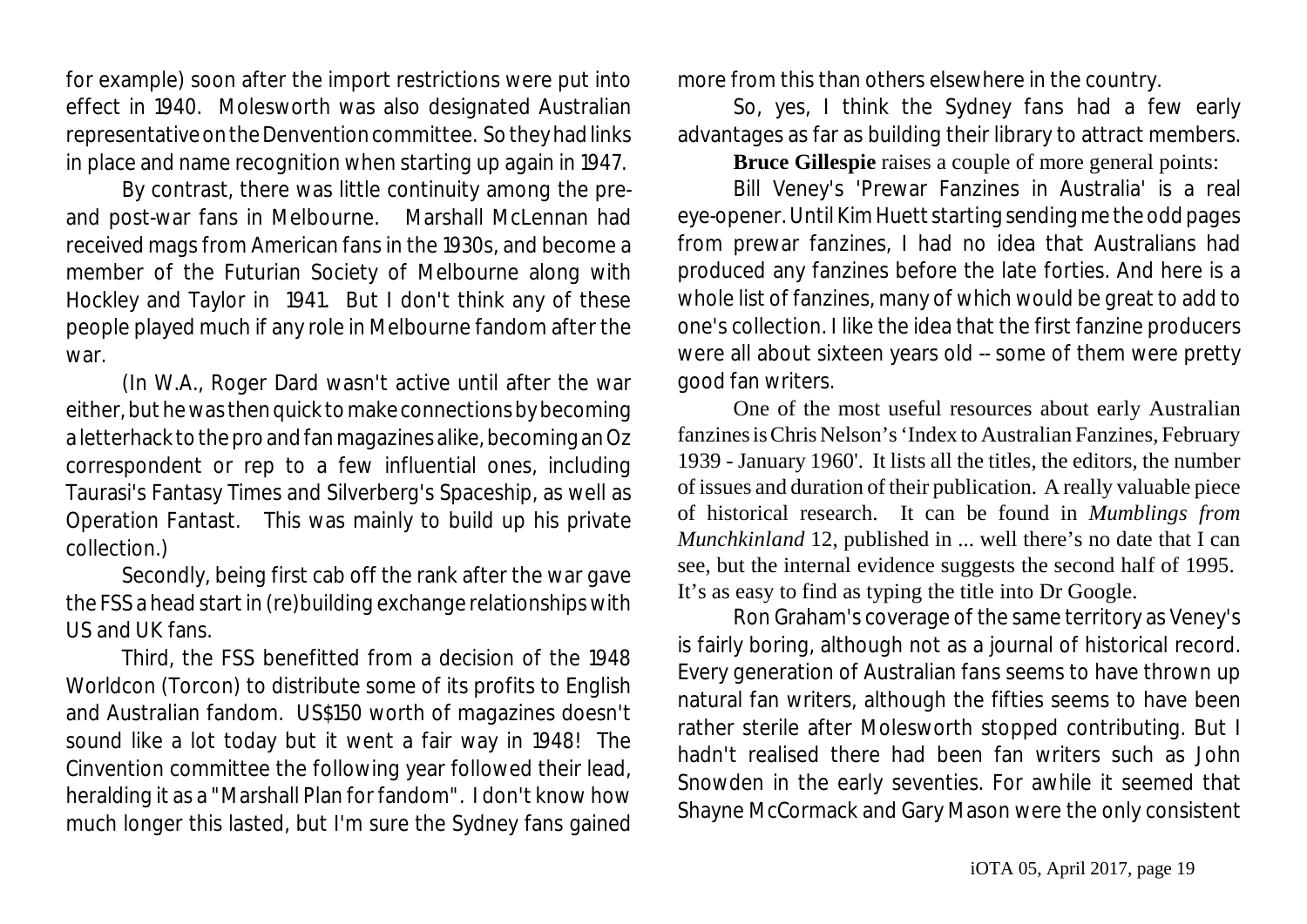fan writers in Sydney during that period, with Bob Smith occasionally sending sparkling letters of comment. John Brosnan had already skedaddled off to Britain.

We also heard from Jack Herman and Mark Olson.

# Looking in from Outside

It has occurred to me, more than once, that Australian fans put a lot of energy into communicating with fans overseas and there must be a lot of material in overseas fanzines that might be of interest to this history project. There could be two aspects to this, one being how others see Australian fandom and how Australian fans present themselves overseas.

The problem is, however, that there is already enough Australian fannish material to read. If you think there's a LOT of Australian fanzines been produced over the years, there is a REAL LOT of overseas fanzines, too many to even think about trawling systematically. But, perhaps a lucky dip approach might be worthwhile in at least sampling what is available.

To demonstrate this- Robin Johnson isstill unpacking after his move from Hobart and has a fair few fanzines in as-yetunexplored boxes. He came around the other day with an interesting selection of US and UK fanzines he had found, only a dozen or so, and the following three extracts are what I found in their pages. I don't know whether or not this is a good hit rate but it might be an avenue of research worth following up, a little bit at least.

Robin knows that I'm not interested in fanzines published after 1975, so there were none of them in the pile he showed me, but even so, the material found in these few fanzines is promising. (A technical history note here: when a historian says they are

interested in something that might mistakenly be taken to suggest that they are not interested in everything else. It's not that I'm not interested in fanzines from a later period, in a general sense, it's that I'm 'interested' in earlier fanzines. In historian speak 'interested' means something that they are working on and which they will pay particular attention to. Which does not stop them from a general interest in lots of other things.)

There's a couple of things that 'interest' me in these excerpts. The first is the way in which Australian fans are familiar with the fannish conversations taking place in overseas fanzines and are able to take part in the conversations on equal footing, despite living on the other side of the world. They also understand and use the fannish language of the times fluently which allows them to fit in easily. The other thing is the way in which both Molesworth and Foyster write things about themselves that they did not (so far as I am aware) write in Australia. Why is this so?

*Yandro 194*, December 1969, Buck and Juanita Coulson, Route 3, Hartford City, Ind 47348, USA. In the fanzine review column

S F COMMENTARY #5, 6 (Bruce R Gillespie, PO Box 30, Bacchus Marsh, Victoria 3340, Australia - monthly - 40¢) This continues in the vein of the lamented AUSTRALIAN SF REVIEW; serious articles on science fiction, British, American and Australian. If there is a deficiency, it is humor; I enjoy reading about stf, but long scholarly articles about the use of past participles in a particular work tend to bore me. (This isn't that bad, but George Turned does speak of an inability to reach the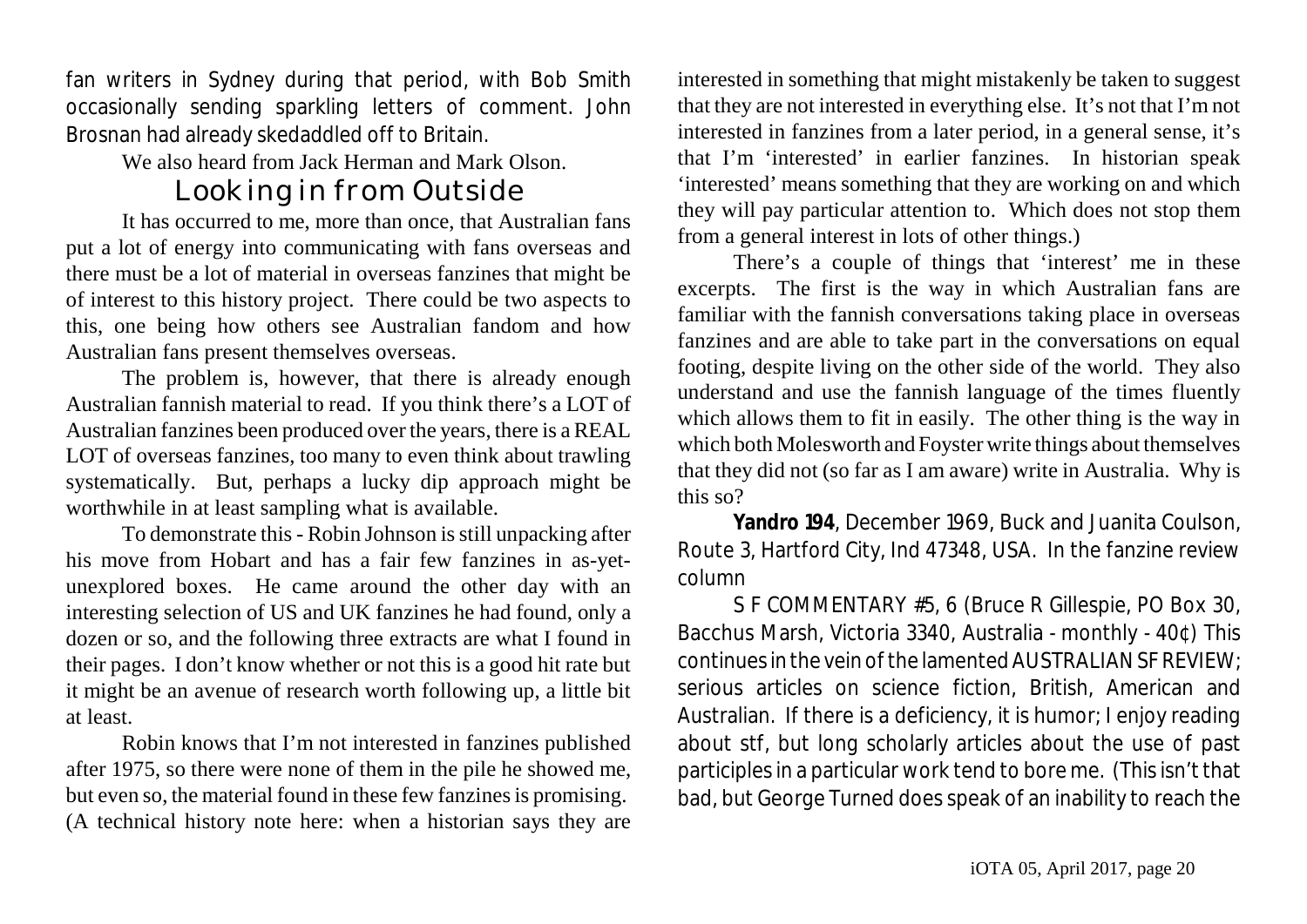core of an author, which is why I generally avoid George Turner's material.) However, this is generally a good serious mag, and not as stuffy as a certain American publication. Rating... 7

I wonder what that stuffy American publication might have been? The score of 7 is not bad for an early issue, but immediately above this review was a review of Peter Weston's *Speculation* 24 which rated a 9.

*Voice of the IMAGI-NATION 10*, December 1940, Forrest J Ackerman and Morojo, Bx 6475 Metropolitan Station, Los Angeles, Cal, bimonthly, 10¢.

Vol Molesworth, head fan of Australia,home address 'Del Monte', Kangaroo Pt Rd, Sylvania, NSW, on 12 Oct sent us a hospitaletter, all set up with titles etc ready to run: 'It seems as tho' someone had declared unofficial WAR on stefans — first Moxon (ed IMAGINTIVE STORYS) goes down with double pneumonia, we hear Mustchin is upset in a speedboat accident; Steve Taylor (co-ed AUSTRA-FANTASY) gets diphtheria; Al P Roberts gets in the way of a truck (but it is rumored Miske is responsible); and now Herr Doktor Vomsworth is superintended by women in white. ~~ Yep - down with, of all the darn things, sugar diabetes. And now I know what Kummer means by giving his spacewrecked argonauts insulin to revive 'em — I've had 30 shots at 50 down to to10 grammes per needle — and Fort! How that semi-grey stuff pumps thru the ticker. ~~Ye Gods et little fishes!~~ Only other treatment is a diet – help: I'm starving. ~~ Now down to stf: Capt Future was hokay. Whatever doubts may have arisen in my nimble mind as

to the rottenness of the World-Saver are now gone – he's super! ~~ Black Absolute not so hot. The TWS [*Thrilling Wonder Stories*] has a good cover (for a change) but is oddly reminiscent of the Oct 38 no. Dunno why! And it's a different 'World's Fair' one at that. Didn't like West Point of Tomorrow but enjoyed the Stolen Spectrum. ~~ Amazing seems to be definitely on the up-and-up again. ~~ Last nite someone was snoring and a chap through an egg at him - the goog! And that's the eggsact truth – what a fowl thing to do! He crowed over it – but the guy the egg hit couldn't see the yolk – he forgot to duck. ~~ Science-fiction plot – no! EESmith reads the Voice and I'm taking no changes! Goway Doc! ~~Sunday morning: Just read 'Revolt on Io' – pretty good. ~~ Futurian Bert Castellari, William Veney, Ronald B Levy (ed ZEUS) and Neville Friedlander will be in to see me today. Which reminds me – the FSS has been disbanded and the remnants formed the (Sydney) Science-Fantasy Club. I am Director; RBC Sec'y. Membership includes most of the ex-Futurians. We are still be to affiliated with the Science Fictioneers as Chapter No 9, tho! ~~ I am joining the Futuremen, too. ~~ Perhaps you don't know some news – Wog Hockley has definitely started the Futurian Soc'y of Melbourne with Steve Taylor, Marshall L MacLennan and Peter McBride as members. They issue Melb. Bulletin just as the (S)SFC will issue the Bulletin soon. ~~ 6 pages with members on'y writing. I have seen proofs of the first Melbourne Bulletin and it's a 4-pg hektood job with each Melbounite writing a pg. NB ~~ But more of this later ~~ As to mags, the chivoice was 100%. Say I thot you said nothing was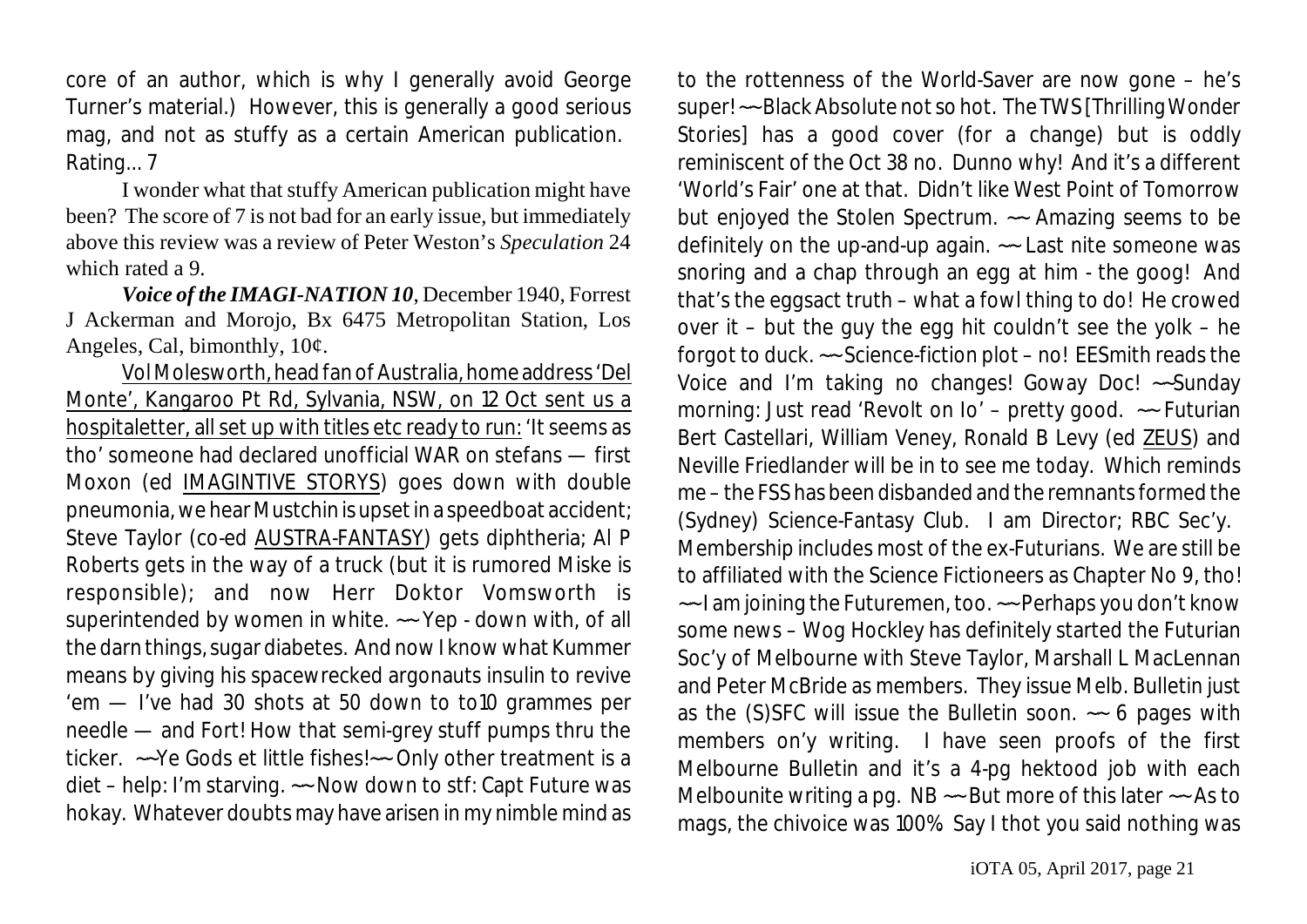changed. What about Gallet? ~~ Mein Gott! Uh-uh ~~ Here's the senior nurse sugar-diabeticommentatorendor!' When Senior Nurse comes with syringe, do not cringe, do not cringe. U are one with HGWells: His life, too, on insulin doth hinge.

This is a different kind of Vol Molesworth to the one who appears to have inhabited Sydney fandom a decade later, or perhaps, rather a Molewsorth that exited in person but not in Sydney fanzines. Then there's the Ackerman influence which set a tone in fandom for a long time.

'Futuremen'? Fancyclopedia makes a reference to Captain Future. Is there any more to it than this?

*Lighthouse 15*, August 1967, Terry Carr, 35 Pierrepont Street, Brooklyn, NY 11201, for FAPA and a coupoe of hundred other people.

John Foyster, 6 Clowes Street, South Yarra, Victoria, Australia

I've been rather busy lately. I got married, involved in a convention and glandular fever (in reverse order). Thenis I decided to go to Greece, to go to England, and finally to stay in Australia and go to a local university. I tried writing professionally last year, but got quick bounces all round, except from the editors who lost my mss. Oh yeah, and our house got burned down two months after we were married.

Well, that's biography for this issue. On to Lths 14.

It had been my impression PKDick was flippant in his writing (in the way that Heinlein, to go to the other extreme, is not), and this article of his is pretty convincing in this respect. Nevertheless, some of his paras are worth reading – perhaps more worth reading than his novels, which are, shall we say, mass-produced.

Tom Disch, on the other hand, was more than just readable. He was, to me at any rate, on many occasions stimulating.

I'm going to put off reading Metzger until later. Somehow, unbelievably as it may seems, there's a certain sameness about George's adventures, so that it doesn't really matter whether you've read the latest or not: it is still quite possible to discuss it sensibly with someone who has.

You describe the Tricon vividly, Terry...even too vividly. I've always felt uneasy when Ed Wood's name is mentioned, as though he were about to go into a telephone booth and emerge as SUPERMOSKOWITZ!

(-(Phil Dick is seldom flippant, if ever; don't be misled by the light tone he often adopts when writing serious things. Acrually, he's cursed and blessed with a finely-hones sense of the tragic combined with a sense of humor. See the following letter, for instance:)-)

And yes, a letter from Philip K Dick follows and, no, I'm not going to reprint it here.

# 1972 - A Hobart Meeting

Hobart always seemed to be the sleepy hollow of Australian fandom. On the North Island there were occasional rumors of gettogethers a Don Tuck's place, but we rarely found out about them. To right this wrong, here is Michael O'Brien's report of one of these meetings which was held in 1972, reprinted from John Foyster's Chunder! 5 of December 1972.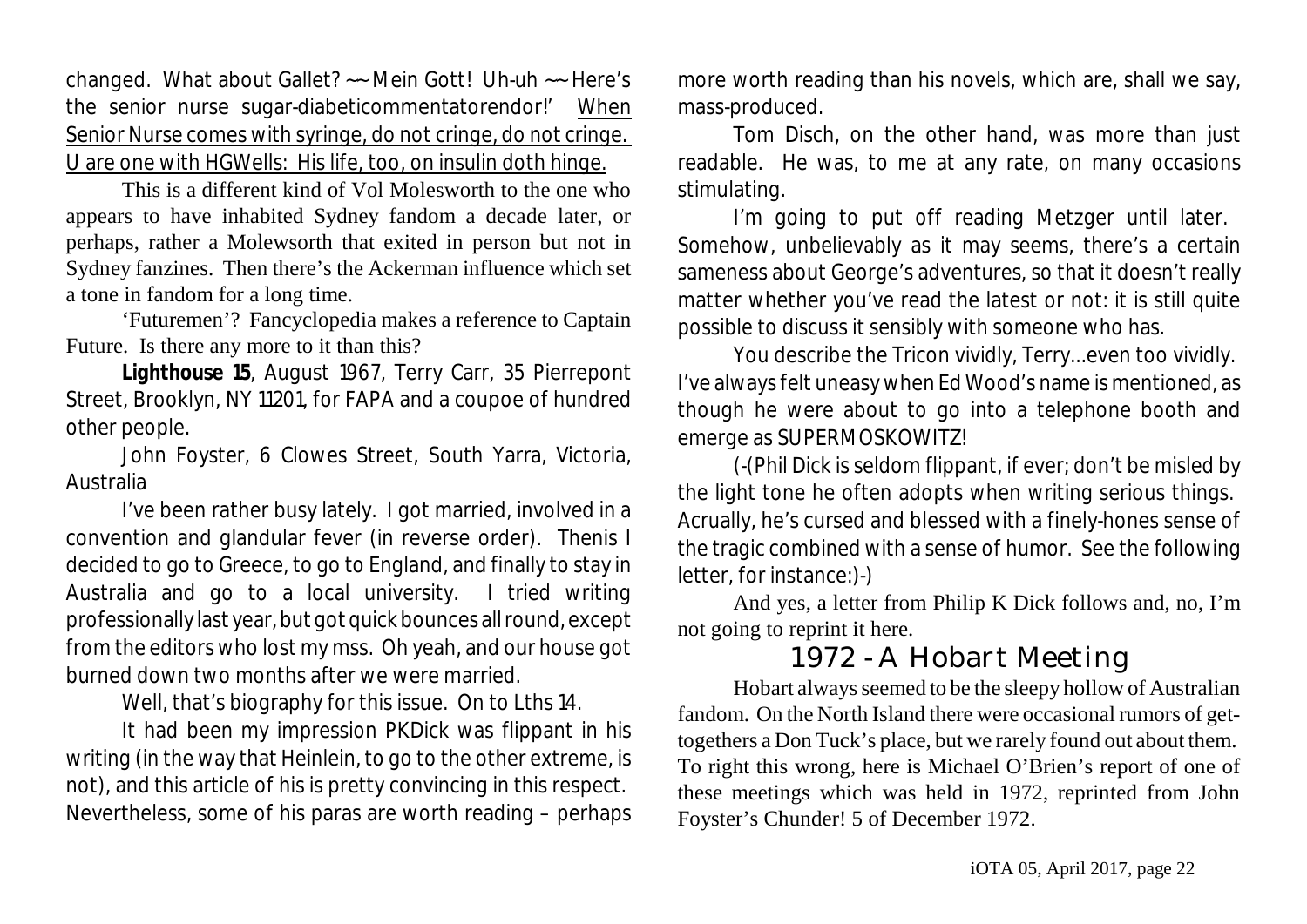#### **FAN DEMON'S LAND (2)**

I drove over to Lindisfarne last night for the annual gathering of Hobart fandom at Don Tuck's place. Frank Hasler, who always arrives first, was sitting in a corner of Don's study reading through a pile of MONSTER TIMES. John Morrisby and Eric Rayner arrived soon after I did, and joined us in Don's sanctum for a pleasant evening of gab.

Don's young son Marcus wandered in for a few moments and showed us some of his comics, borrowing my copies of the latest TARZAN and FROM BEYOND THE UNKNOWN before leaving. Don has great hopes for cultivating a secondgeneration sf collector in young Marcus, who shows symptoms already.

We inspected the proofs of Volume One of Don't ENCYCLOPEDIA OF SF, covered with literally hundreds of queries about various details from the publisher. Talk veered onto stamp-collecting for a few minutes, then some of us inspected the scrapbooks containing Frank's neatly-mounted collection of clippings about sf movies. Don read a letter from Ron Graham describing his visit to America, Britain, the Worldcon and the Ackermansion. All present were fascinated at descriptions of Forry's garage.

Don had a box of paperbacks for sale, and got rid of most of them. I sold a few of the pile I'd brought, but was mostly outclassed by Don't higher quality discards. Conversation wandered over a wide range of topics; television (Don mentioned with a pained expression seeing LOST IN SPACE several times recently), humor (somebody wanted to borrow

Don's stack of NATIONAL LAMPOON), politics (of coursewe all knew that Labor was going to win - 20-20 hindsight) and even touched on science fiction at times.

Don't wife Audrey announced supper was ready at 9.45 and got an absent-minded acknowledgment. Two minutes later she simply yelled 'SUPPER!!' from the next room and it finally penetrated through the fannish mist of words surrounding us. Conversation over tea and cakes centerd first on pollution, since sever members of Hobart fandom are involved in industries currently under suspicion by environmentalists. I mentioned the two questions which I always face at Mainland conventions: (a) when is Don Tuck coming over? and (b) when are we going to have a Con in Hobart?

All present agreed they'd go over to Melbourne for the 1975 Worldcon, but apart from that, chances seem slim. The second query was greeted with the scorn it deserved: 'What, with only five of us in the city?', said Frank Hasler in amazement. Somebody suggested we should all chip in and buy an advertisement in the local paper to recruit more members before we even consider such a thing.

The evening wound up around 10.45 and we trooped off, light-heartedly agreeing to meet again at the opening night of the Hobart Casino providing we could persuade Ron Graham to pay our way into the event!

A good time was had by all.

(Michael O'Brien, *Chunder!* 5, 16 December 1972)